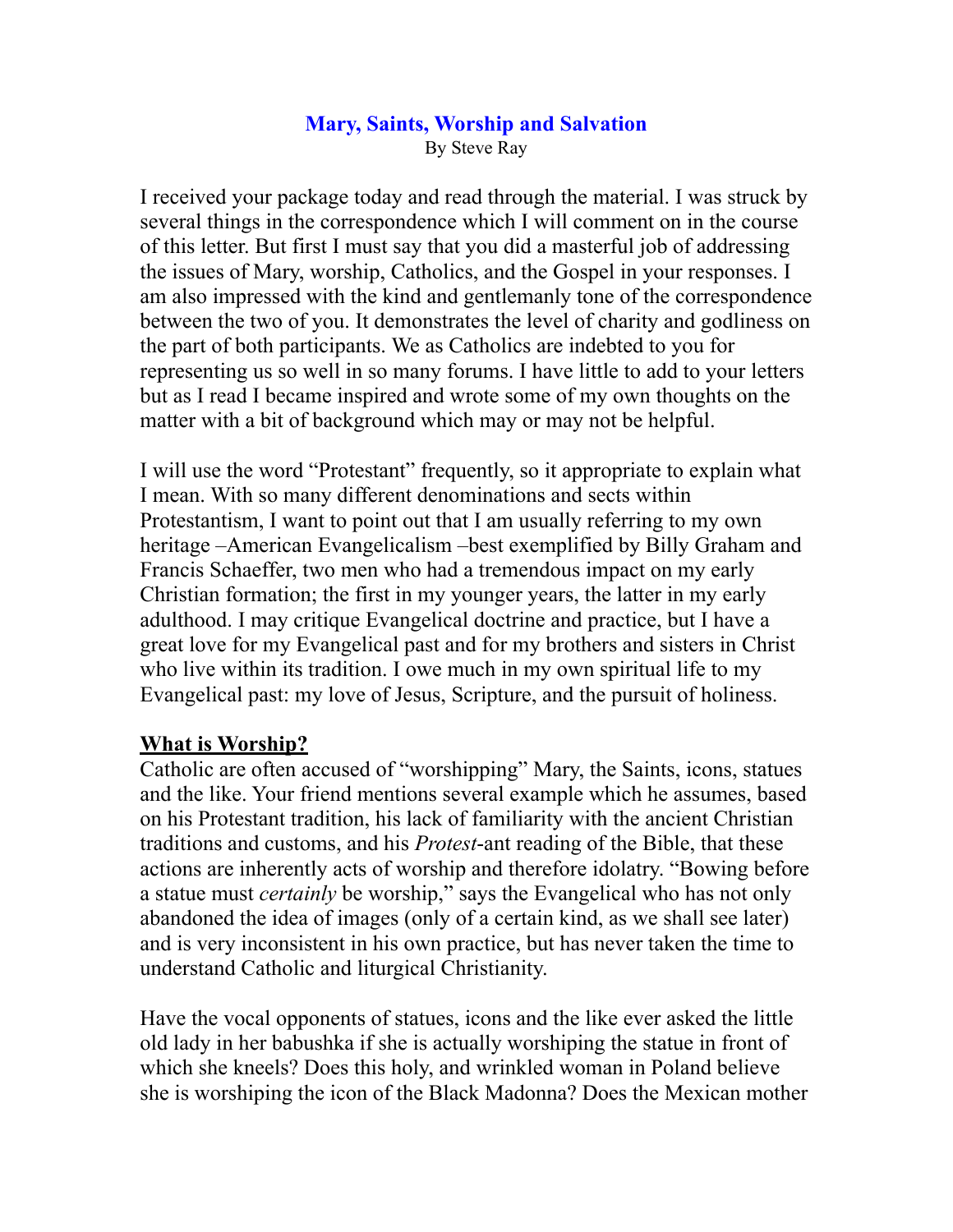surrounded by her kneeling children consider her veneration of our Lady of Guadalupe the same as her worship of God? Of course not. It would only take a few such questions, should the wondering Protestant care to learn the truth, to find out that these common folks would be shocked at such a thought.

Veneration, though it may easily be misunderstood by the misinformed and noninquiring Protestant, is certainly not confused with worship or adoration in the eyes of the simple peasant woman or the highly educated lawyer of canon law. Catholic teaching has always taught, and has been understood by the lowliest adherent of the faith, that worship is due to God alone and any transference of such adoration to a creature or inanimate object is pure and unadulterated idolatry. Does a Protestant who judges the simple actions of the peasant bear false witness against his brother or sister? I think our Protestant brethren have a long way to go before they can judge and speak unadvisedly about their Catholic brethren and their acts of spiritual sacrifice and praise. Bearing false witness and judging unjustly and out of ignorance are not virtues praised by our Lord and the watching angels.

But let's get to the bottom of the issue from several different perspectives: biblical, historical, and cultural, all of which play an important part in understanding how the Catholic understands God, the Saints, images, veneration, worship, Mary and the communion of saints.

Worship is a word that needs to be understood if we are to delve into this topic in any meaningful way. Understanding that there are differing "levels" of respect to be given to others and to God, the Catholic has carefully defined their terms. One is to honor God but also honor their father and mother. Leviticus 19:32 "You will stand up in the presence of gray hair, you will honour the person of the aged and fear your God." The Israelites who worship God alone are commanded to show a level of honor by rising to their feet in the presence of gray-haired and aged men. This "standing up" is a sign of respect and honor but is not confused with the command in the same verse to "fear your God". They also fall down on their faces in front of the king. Consider David and King Saul: "David arose and went out of the cave and called after Saul, saying, "My lord the king!" And when Saul looked behind him, David bowed with his face to the ground and prostrated himself" (1 Sam 24:8).

The average American may assume, if they are not aware of ancient customs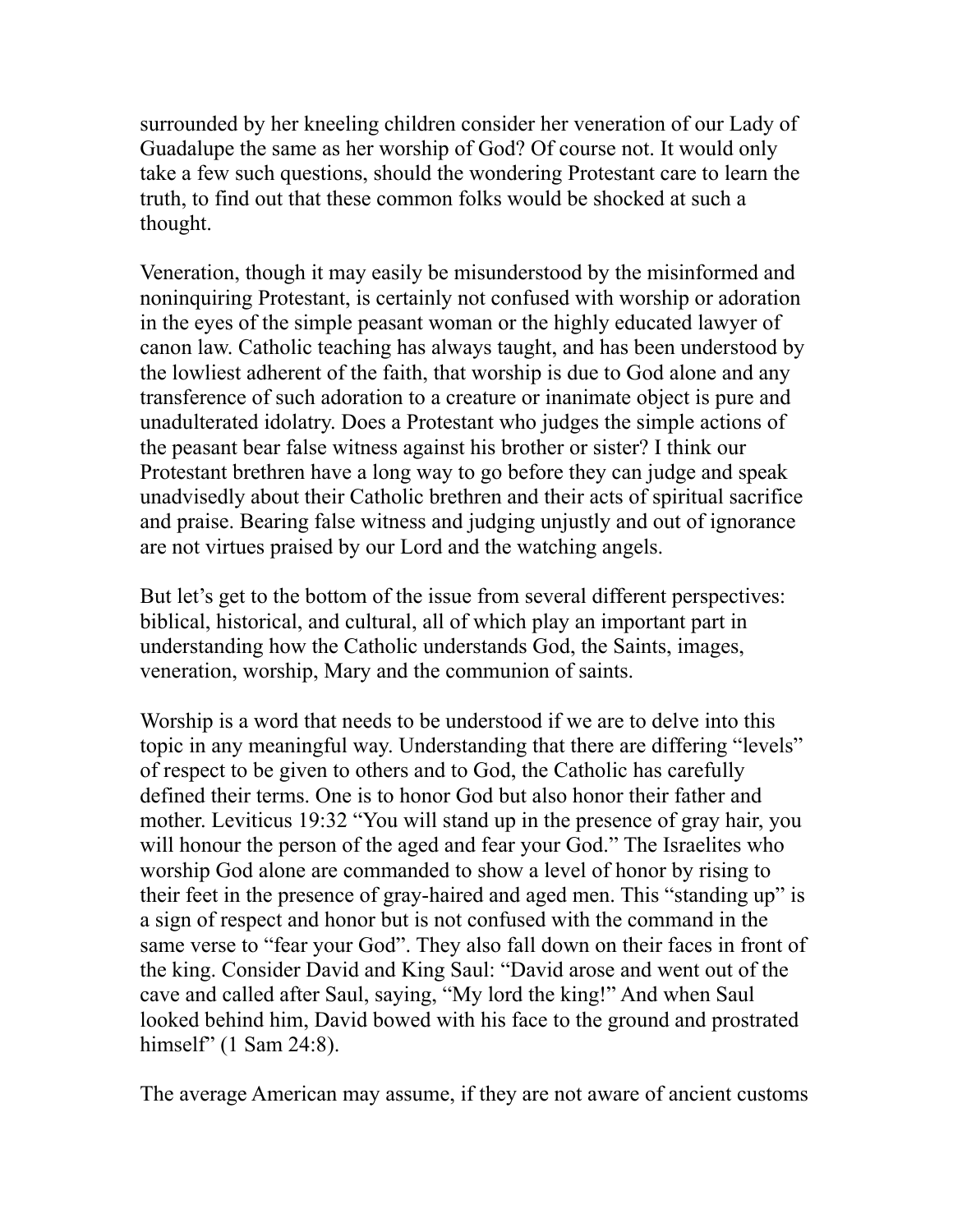and protocol that David might actually be worshiping Saul. But far be it from the heart of David to worship a man, even though he calls him "Lord" and prostrates himself on the ground before him. One falls on their face before God, but also before the King but the actions of the heart are quite distinct in either case.

In order to make this differentiation clear, Catholic doctrine has explained the distinction with the terms *latria*, *dulia*, and *hyperdulia*. *Latria* is the "worship" and "adoration" allowed to God alone; whereas, *dulia* and *hyperdulia* are forms of respect and veneration given to worthy creatures. I cannot explain it better than F. M. Jelly, O.P., in his article "Marian Devotion". He writes,

> "In more technical terms used by the Tradition to draw this important distinction, devotion to Mary belongs to the veneration of *dulia*, or the homage and honor owed to the saints, both angelic and human in heaven, and not to *latria*, or the adoration and worship that can be given only to the Triune God and the Son incarnate. Because of her unique relationship to Christ in salvation history, however, the special degree of devotion due to Mary has traditionally been called *hyperdulia*. While *latria* is owed to her Son by reason of unity of his divine and human natures in the Person of the Word made flesh, *hyperdulia* is due to Mary as truly his Mother (cf. St. Thomas Aquinas, *Summa Theologiae,* II-II, q. 103, a. 4; III, q. 25, a. 5) (Shaw, ed., Encyclopedia of Catholic Doctrine [Huntington, IN: Our Sunday Visitor, 1997], pg. 401).

If some Catholics fail to follow the Church's teaching on these matters it certainly doesn't impinge on the teaching of the Church. It merely means that some in the Church are uncatechized and not understanding or practicing what the Church teaches. As you mentioned, many in Protestant circles fail to live up to the full official teaching of their own denominations or sects. This does not necessarily minimize the teaching; rather, it simply demonstrates that some don't fully understand or practice what their group teaches.

Unfortunately, Protestants just split and divide when they find people not following their denomination's teaching or practice and they start a new, more vital group. This group usuallys last one generation before another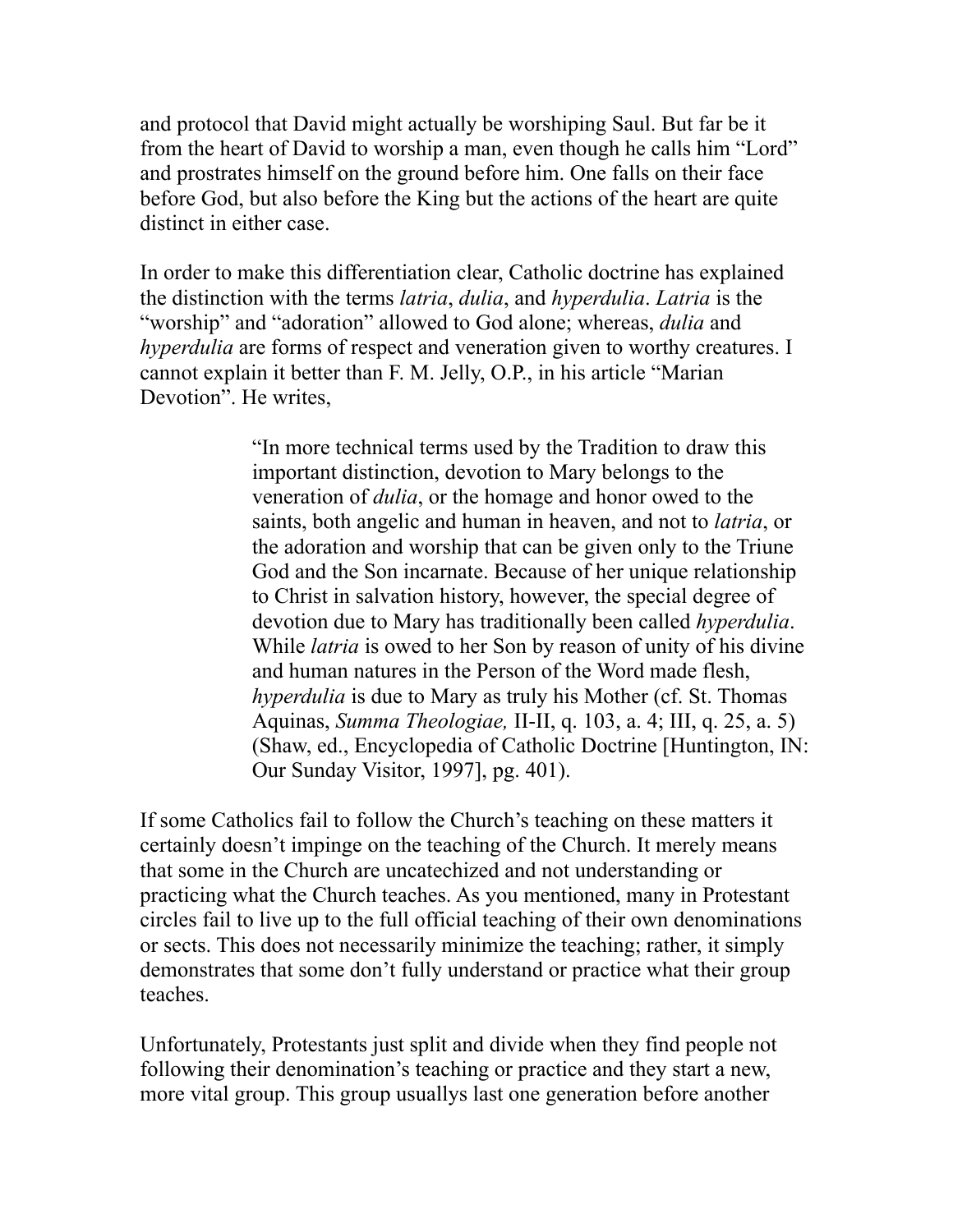split is necessary to restore purity. Catholics don't have this option and must live with ancient and biblical teaching that the Church is one, holy, catholic and apostolic Church and as such cannot be divided.

## **What is Prayer?**

Having made that important distinction, I would like to make a further observation To an American Protestant, *prayer* or *kneeling* is synonymous with worship. Prayer *is* worship. The English know better for they live in a monarchy (more on this later). For a Catholic prayer *can* be worship but it also can be an act of communication and imploring, without any element whatsoever of being worship. It can be worship but is not by its very nature, worship. The Protestant doesn't understand this. When a Catholic mentions "praying to Mary" the Protestant mind processes that as "worshiping Mary". This is simply a problem of semantics. Protestants would do well to understand Catholic terminology before assuming too much or judging too harshly.

*Prayer*, as to it etymology simply means, "to ask". Prayer is not "to worship" at its heart, but "to ask". I can, in the old English, from which we get the word, pray to anyone for a favor. Such usage has passed out of favor in America, but in England one still *prays* to the court for leniency or favor. Thus, to pray to Mary is no different in its essence from me asking a brother in Christ for a favor or intercession. The only difference is one has gone on to heaven, whereas the other is sitting with me at table. However, believing in eternal life and the communion of saints makes this distinction less than trivial to a Catholic. I have been asked many times, "Where does the Bible say we should pray to dead saints?" to which I usually reply, "Where does the Bible say that saints are dead?"

When I ask a brother in Christ to pray for me am asking him to mediate for me to God. I am often asked, "If I can pray directly to God, why should I pray to Mary?" Good question, but it is very simple. If I can go directly to God, why do I ask my brother in Christ to pray for me? Can't I just pray to God directly? I am asking a brother to be a mediator for me–to pray to God for me. This is simply what a Catholic does when asking Mary to intercede for him. Some may go too far and say that one must go through Mary to get to Jesus. This of course is a misunderstanding of Catholic teaching. But misunderstandings happen in more than just Catholic circles. We say Christians who die are now in heaven and can intercede (mediate) for us just as living folks on earth can do.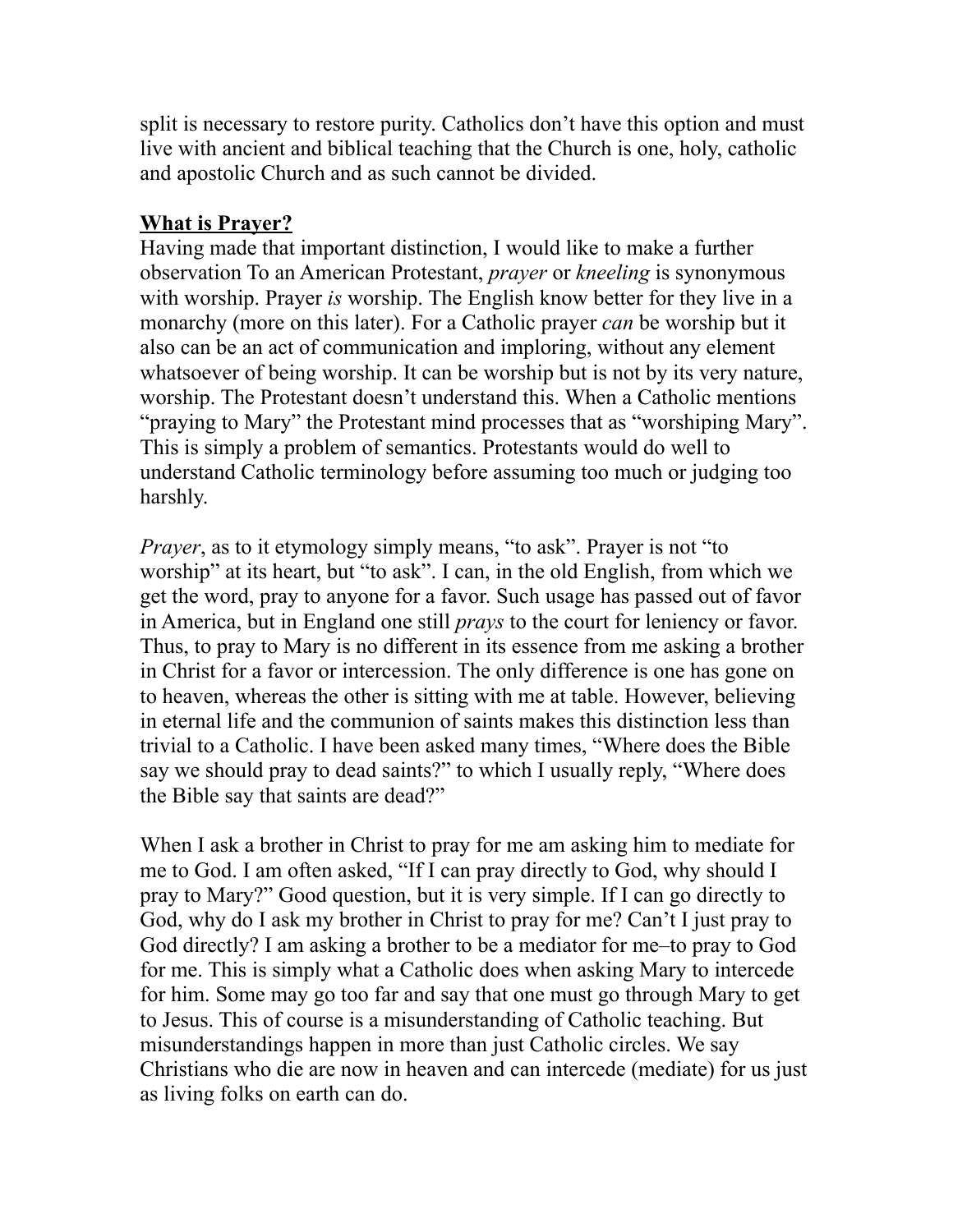### **Are Saints Involved in our Lives?**

In fact, the Scriptures are quite clear that the saints are not dead. One needs only read Jesus' rebuke to the Sadducees for their denial of the resurrection. They ask about those supposedly raised from the dead in heaven–taunting him–and Jesus replied, much as I do when I'm asked about prayer to Mary or the Saints,

> "Jesus replied, 'You are in error because you do not know the Scriptures or the power of God. At the resurrection people will neither marry nor be given in marriage; they will be like the angels in heaven. But about the resurrection of the dead—have you not read what God said to you, "I am the God of Abraham, the God of Isaac, and the God of Jacob"? He is not the God of the dead but of the living' [present tense]. When the crowds heard this, they were astonished at his teaching [as are many Protestants with Catholic teaching on 'the communion of saints']" (Mt 22:29–33).

There are many other such passages which make it clear that eternal life is a reality and that saints are even now standing before the throne of God, aware and concerned about life on earth and able to make supplication to God on their behalf. There is even a description in the New Testament of a "great cloud of witnesses surrounding us" (Heb 12:1) as we run the race. This is picturesque language borrowed from the coliseums and theatres of ancient Greece and Rome where spectators cheered for those running the race. Paul (presuming he is the author of Hebrews) reminds us that the Saints are surrounding us, cheering us, involved in our struggles here on earth–the Church Militant. Finally, consider the following in relation to the reality of our mystical union with the heavenly throngs:

> "But you have come to Mount Zion, to the heavenly Jerusalem, the city of the living God. You have come to thousands upon thousands of angels in joyful assembly, to the church of the firstborn, whose names are written in heaven. You have come to God, the judge of all men, *to the spirits of righteous men made perfect*, to Jesus the mediator of a new covenant, and to the sprinkled blood that speaks a better word than the blood of Abel" (Heb 12:22–24).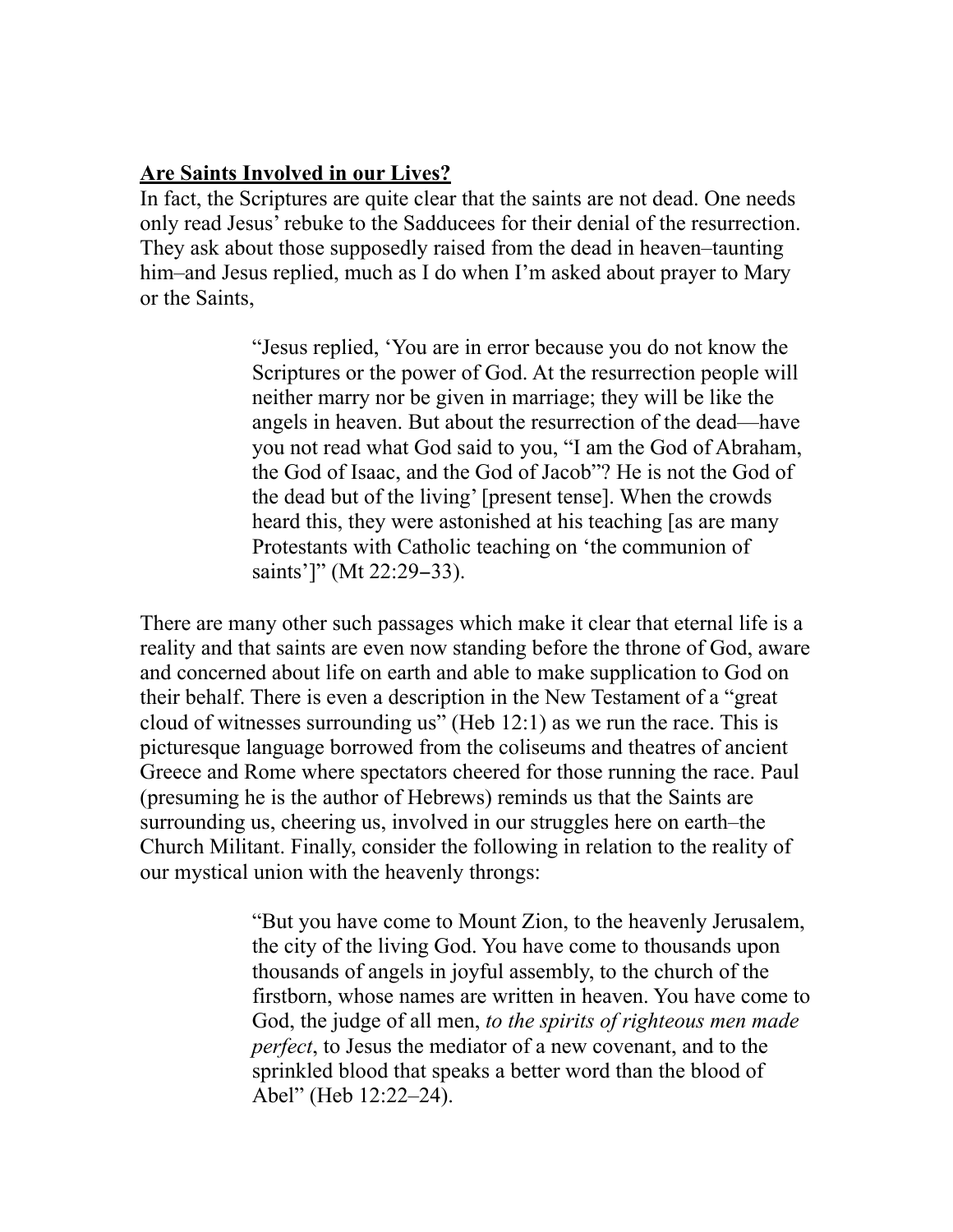# **The Hebrews and Graven Images:**

Having commented only briefly on the meaning of worship, prayer, and the communion of saints, let's go back to the Old Testament and look at the making of images, idols, and the commands of God about "graven images". Often, since there are several legitimate ways of dividing the "Ten Words" (commandments) of God, Catholics are accused of eliminating the second command about the making of graven images. The Catholic Church subsumes this command within the first commandment. (By the way, Jews, Catholics, Reformed, Lutherans, and Orthodox have various divisions for the commands. There are actually thirteen or fourteen imperatives than must be broken down into "ten words".)

In Exodus 20 the Jews were strictly forbidden from making "graven images" with the purpose of worship. This distinction is implied and obvious since the contrast is between gods. Will you have one God, the God of Israel, and worship Him alone, or will you have other gods, in the form of graven images, which is the kind of gods worshiped by the surrounding nations? Images are not forbidden, as we shall soon see, but images that are gods like the surrounding nations. It is obvious that God is referring to idols, not simply images. Idols = gods. This was the pagan way. It was not to be the way of the Hebrews. God tells Moses,

> "I am the Lord your God, who brought you out of Egypt, out of the land of slavery. You shall have no other gods before me. You shall not make for yourself an idol [graven image] in the form of anything in heaven above or on the earth beneath or in the waters below. You shall not bow down to them or worship them; for I, the Lord your God, am a jealous God, punishing the children for the sin of the fathers to the third and fourth generation of those who hate me, but showing love to a thousand generations of those who love me and keep my commandments" (Ex 20:2, 3).

After this strict command to make no idols [graven images] in the form of things in heaven or on earth, God turns around five chapters later and commands that the Israelites hammer graven images of cherubim out of gold —for the Tabernacle no less!

"You shall make a mercy seat of pure gold, two and a half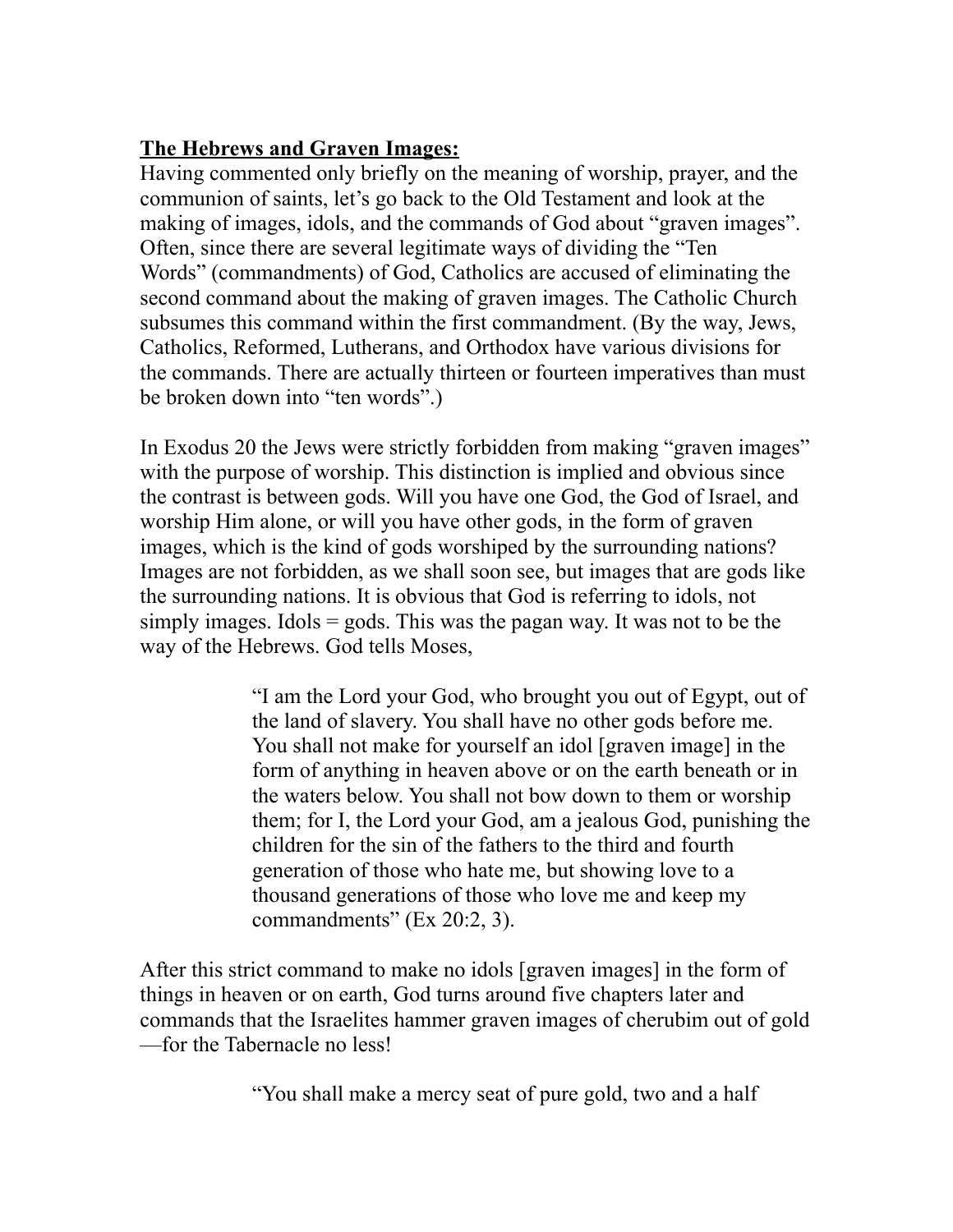cubits long and one and a half cubits wide. You shall make two cherubim of gold, make them of hammered work at the two ends of the mercy seat. Make one cherub at one end and one cherub at the other end; you shall make the cherubim *of one piece* with the mercy seat at its two ends. The cherubim shall have *their* wings spread upward, covering the mercy seat with their wings and facing one another; the faces of the cherubim are to be *turned* toward the mercy seat. You shall put the mercy seat on top of the ark, and in the ark you shall put the testimony which I will give to you. There I will meet with you; and from above the mercy seat, from between the two cherubim which are upon the ark of the testimony, I will speak to you about all that I will give you in commandment for the sons of Israel (Ex 25:17–21).

So, God commands them to make graven images out of gold, replicating His description of a heavenly angelic creature—cherubim.

Next he commands them to make another graven image, this one of bronze. It was to be looked upon for healing. Not only was it made of hammered bronze but it was placed on a pole and had to be gazed upon by the Israelites to gain healing. You can read this story in Numbers 21. The bronze serpent was a good thing, commanded by God, to be looked upon by the Israelites, to serve a God-given purpose in their midst.

Graven images are obviously not synonymous with idols; statues are obviously not necessarily the objects of worship. In Numbers 21 the Jews did not worship the statue of the bronze serpent, but when they had a change in heart and *did* begin to worship and offer it sacrifices due only to God alone (2 Kings 18:4), it was torn down and destroyed. It is the *worship* of images that is forbidden. God hates the making of living or inanimate objects which serve as *gods*.

#### **Images of God**

Images of God were strictly forbidden by the Israelites for God was spirit and no one could see God and live. Moses made bold one day, being alone with God on the mountain and asked to see His Glory.

> "Then Moses said, 'Now show me your glory.' And the Lord said, 'I will cause all my goodness to pass in front of you, and I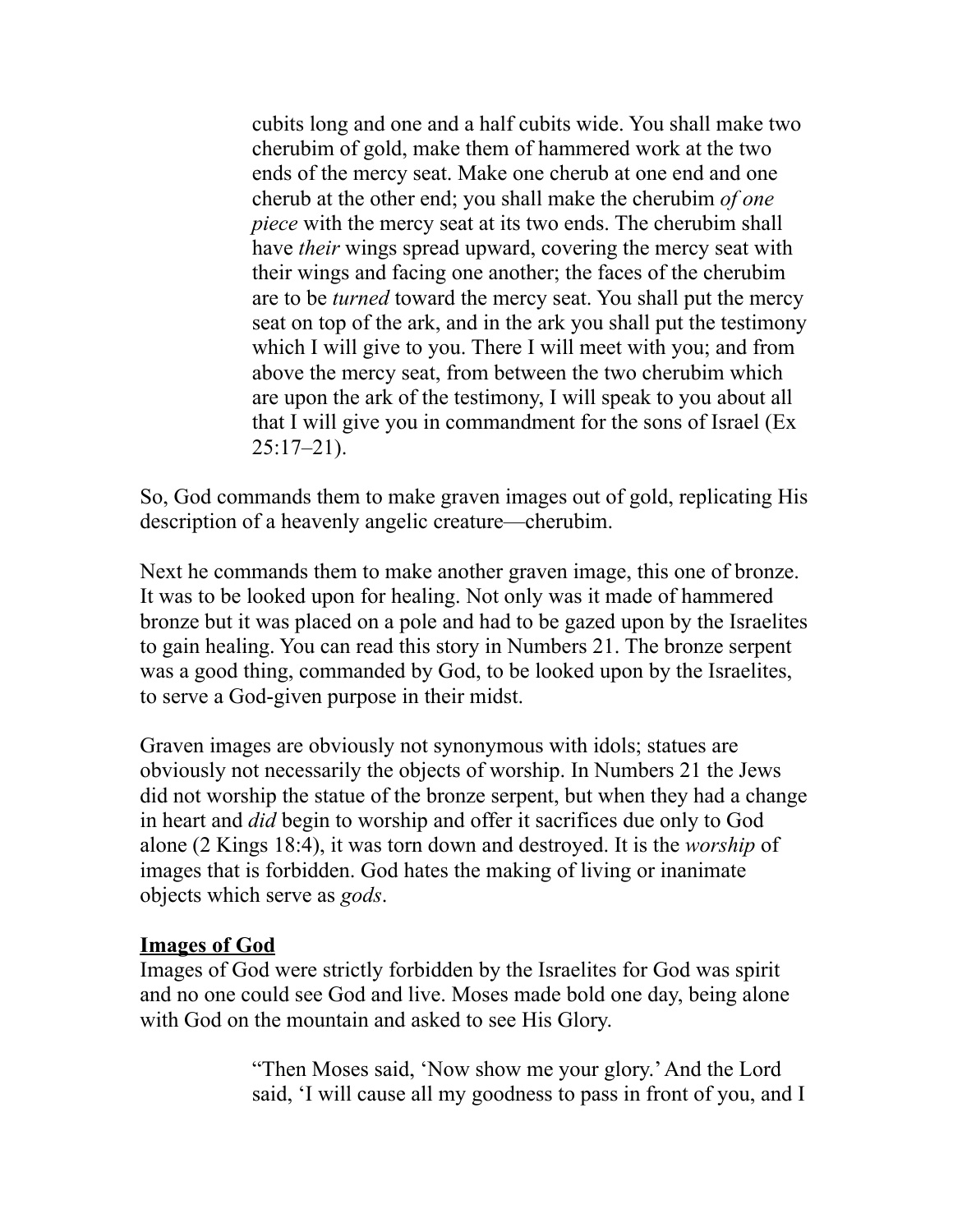will proclaim my name, the Lord, in your presence. I will have mercy on whom I will have mercy, and I will have compassion on whom I will have compassion. But,' he said, 'you cannot see my face, for no one may see me and live.' Then the Lord said, 'There is a place near me where you may stand on a rock. When my glory passes by, I will put you in a cleft in the rock and cover you with my hand until I have passed by. Then I will remove my hand and you will see my back; but my face must not be seen'" (Ex 33:18−23).

Such a strict prohibition of creating an image of God can be sympathetically understood, both because no one had ever seen God and so, wouldn't know how to represent Him, and second because to see Him was to die.

However, the Incarnation changed all that. It changed a lot of things. Jesus was with God, "and the Word was God" and "He became flesh and tabernacled among us" (Jn 1:1, 14). Such an amazing thing changed the world. It also changed theology, liturgy, and the arts! Jesus, though being God, was now able to be seen. "No one has seen God at any time; the only begotten God who is in the bosom of the Father, He has explained Him [and revealed Him]" (Jn 1:18). God, who could not be seen, is now seen in Jesus —He is revealed.

Paul tells us that "God was pleased to have all his fullness dwell in him" (Col 1:19) and that "in Christ all the fullness of the Deity lives in bodily form". The world has changed! 2 Corinthians 4:4 tells us that Christ is "the image of God" and Colossians 1:15 informs us that "He is the image of the invisible God". So, the invisible God has now become visible in Christ. God has now given us an image of Himself.

In an extended portion of the *Catechism of the Catholic Church* (paragraph numbers 1159−1162) we read a marvelous description of the change that has taken place and how we are to understand and appropriate it.

> Holy images: 1159 The sacred image, the liturgical icon, principally represents Christ . It cannot represent the invisible and incomprehensible God, but the incarnation of the Son of God has ushered in a new "economy" of images:

Previously God, who has neither a body nor a face, absolutely could not be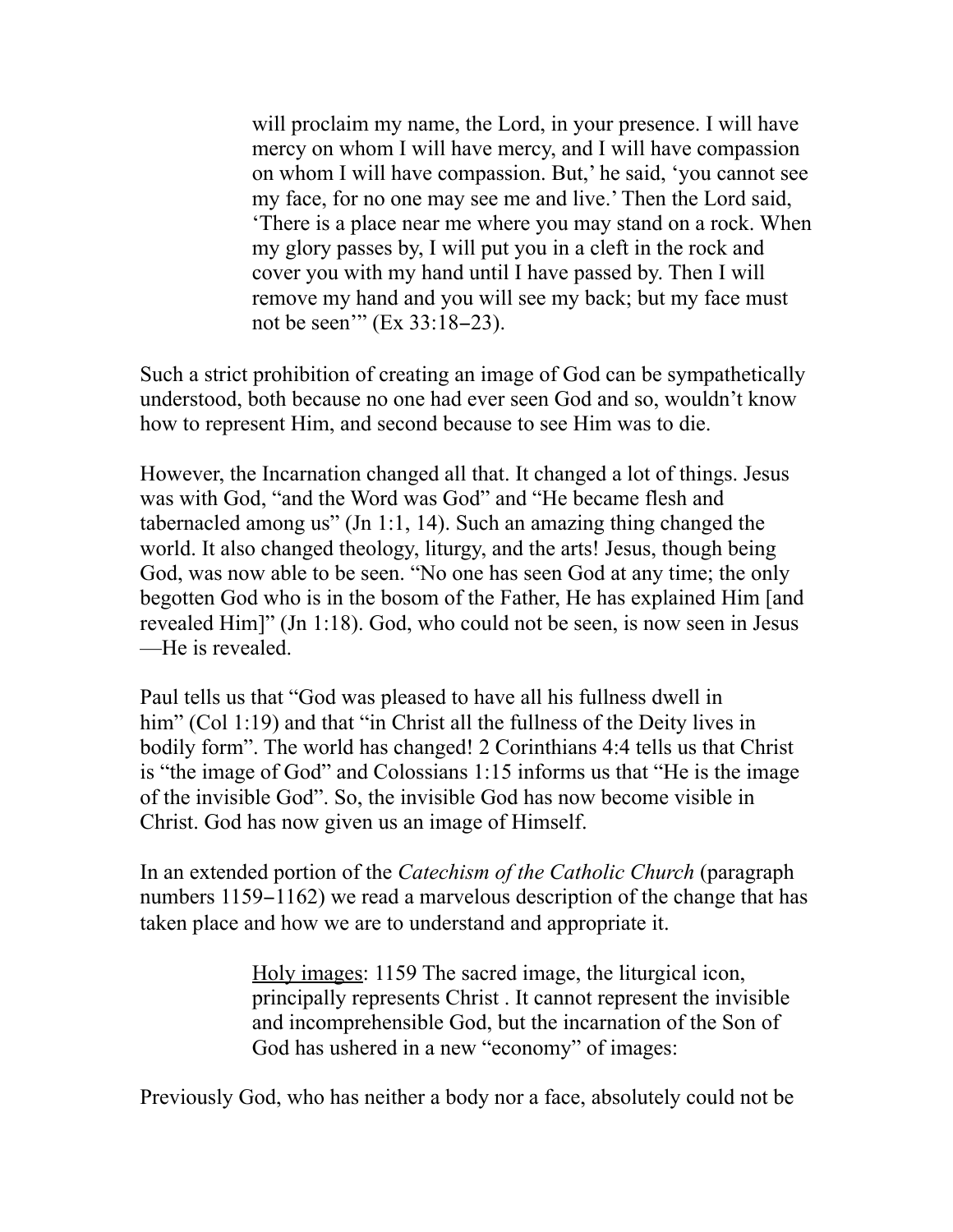represented by an image. But now that he has made himself visible in the flesh and has lived with men, I can make an image of what I have seen of God ... and contemplate the glory of the Lord, his face unveiled.

"1160 Christian iconography expresses in images the same Gospel message that Scripture communicates by words. Image and word illuminate each other:

"We declare that we preserve intact all the written and unwritten traditions of the Church which have been entrusted to us. One of these traditions consists in the production of representational artwork, which accords with the history of the preaching of the Gospel. For it confirms that the incarnation of the Word of God was real and not imaginary, and to our benefit as well, for realities that illustrate each other undoubtedly reflect each other's meaning.

"1161 All the signs in the liturgical celebrations are related to Christ: as are sacred images of the holy Mother of God and of the saints as well. They truly signify Christ, who is glorified in them. They make manifest the "cloud of witnesses" who continue to participate in the salvation of the world and to whom we are united, above all in sacramental celebrations. Through their icons, it is man "in the image of God," finally transfigured "into his likeness," who is revealed to our faith. So too are the angels, who also are recapitulated in Christ:

"Following the divinely inspired teaching of our holy Fathers and the tradition of the Catholic Church (for we know that this tradition comes from the Holy Spirit who dwells in her) we rightly define with full certainty and correctness that, like the figure of the precious and life-giving cross, venerable and holy images of our Lord and God and Saviour, Jesus Christ, our inviolate Lady, the holy Mother of God, and the venerated angels, all the saints and the just, whether painted or made of mosaic or another suitable material, are to be exhibited in the holy churches of God, on sacred vessels and vestments, walls and panels, in houses and on streets.

"The beauty of the images moves me to contemplation, as a meadow delights the eyes and subtly infuses the soul with the glory of God." Similarly, the contemplation of sacred icons, united with meditation on the Word of God and the singing of liturgical hymns, enters into the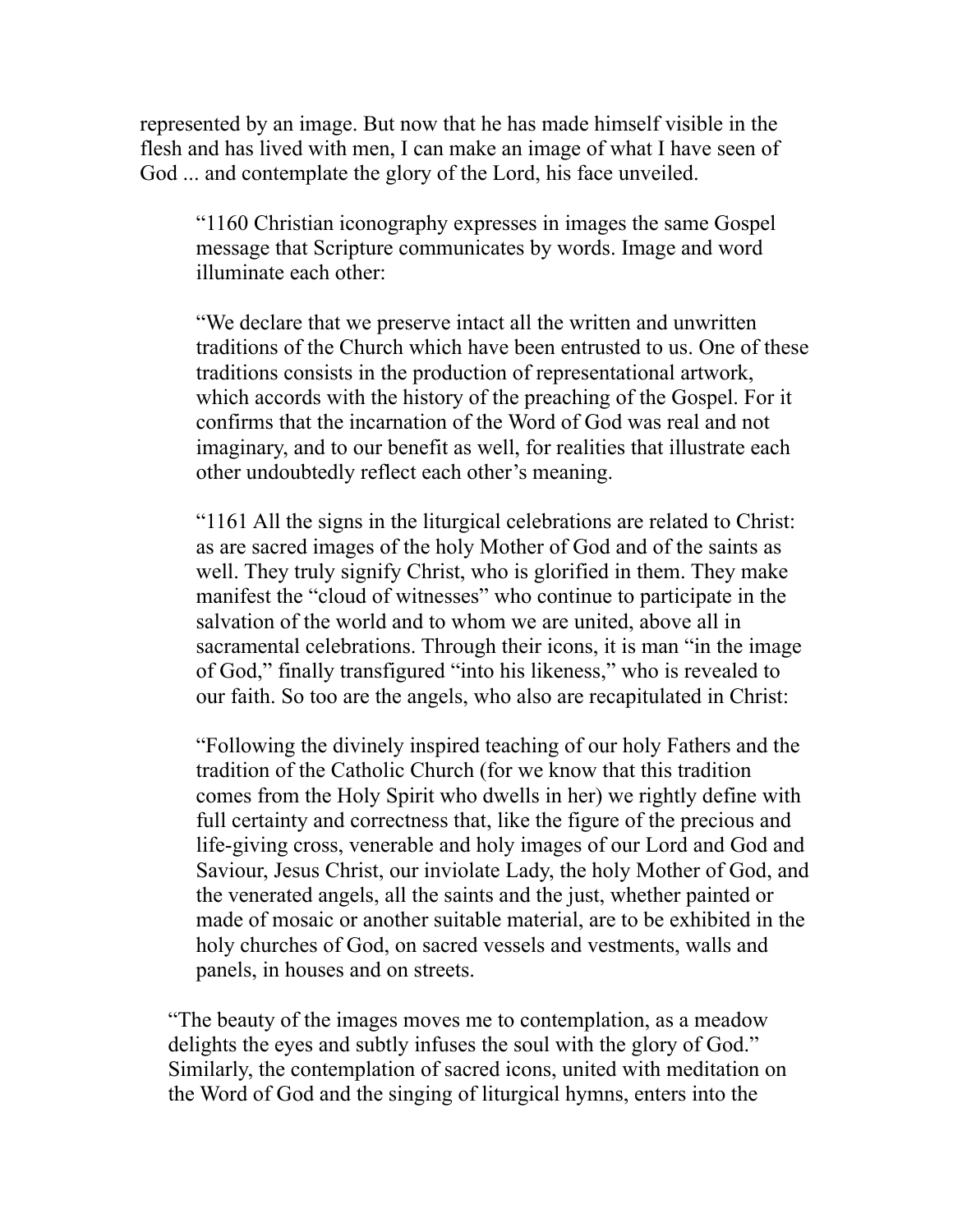harmony of the signs of celebration so that the mystery celebrated is imprinted in the heart's memory and is then expressed in the new life of the faithful."

It is intriguing to me that one hand Evangelicals will condemn Catholics for their use of statues, icons, and images, and on the other hand the Evangelical does not blink an eye at their own rampant use of religious images in the form of pictures, crèche scenes, Bible picture books, statues of the "Praying Hands", Christian flags, the Cross, fancy steeples, and the even the Bible. I have seen the Bible used at the pulpit as a "prop" for over an hour without once being opened or read from. Are little images of Mary, Joseph and baby Jesus images or statues? I was raised to understand the Gospel while reading Bible picture books with 2-dimensional pictures of God, angels, Jesus, Mary, etc. while at the same time learning about how sinful and idolatrous the Catholics were for having images of the same. The contradiction never hit me until I stepped back to fairly consider Catholicism.

Your friend sees a person kneeling in front of a statue or image and draws the conclusion that the person is worshiping the statue or icon. Jumping to conclusions in such a manner is not a good idea. Kneeling before a king does not prove king-worship. I have spent many hours kneeling in front of an open Bible, but I doubt your friend would jump to the conclusion that I was worshiping the Bible, as inconsistent as that conclusion may be.

I have been challenged repeated about the crucifix since my conversion to the Catholic Church. "Why," it is asked, "do you worship that crucifix with Jesus still on it? Don't you know He is risen? We worship a risen Christ, not a statue of Him still on the cross." How does one answer such nonsense? Christ was on the cross and is now in heaven, but to have the image of Him suffering on the cross for our sins in no way implies that we *deny His resurrection* and keep Him dead on the cross. What about the same Protestant with their crèche scene of Jesus in the manger? Does the baby Jesus in the manger deny that Jesus ever grew up? Jesus is no longer in the manger and no longer on the cross, but the mystical reality of both are ever present with us and it behooves us to keep them ever before our forgetful minds.

#### **Why It's Hard for Americans to Understand**

Worship of anything but the Trinity is idolatry. This is the teaching of the Bible and the Catholic Church. But there are many nuances that are missed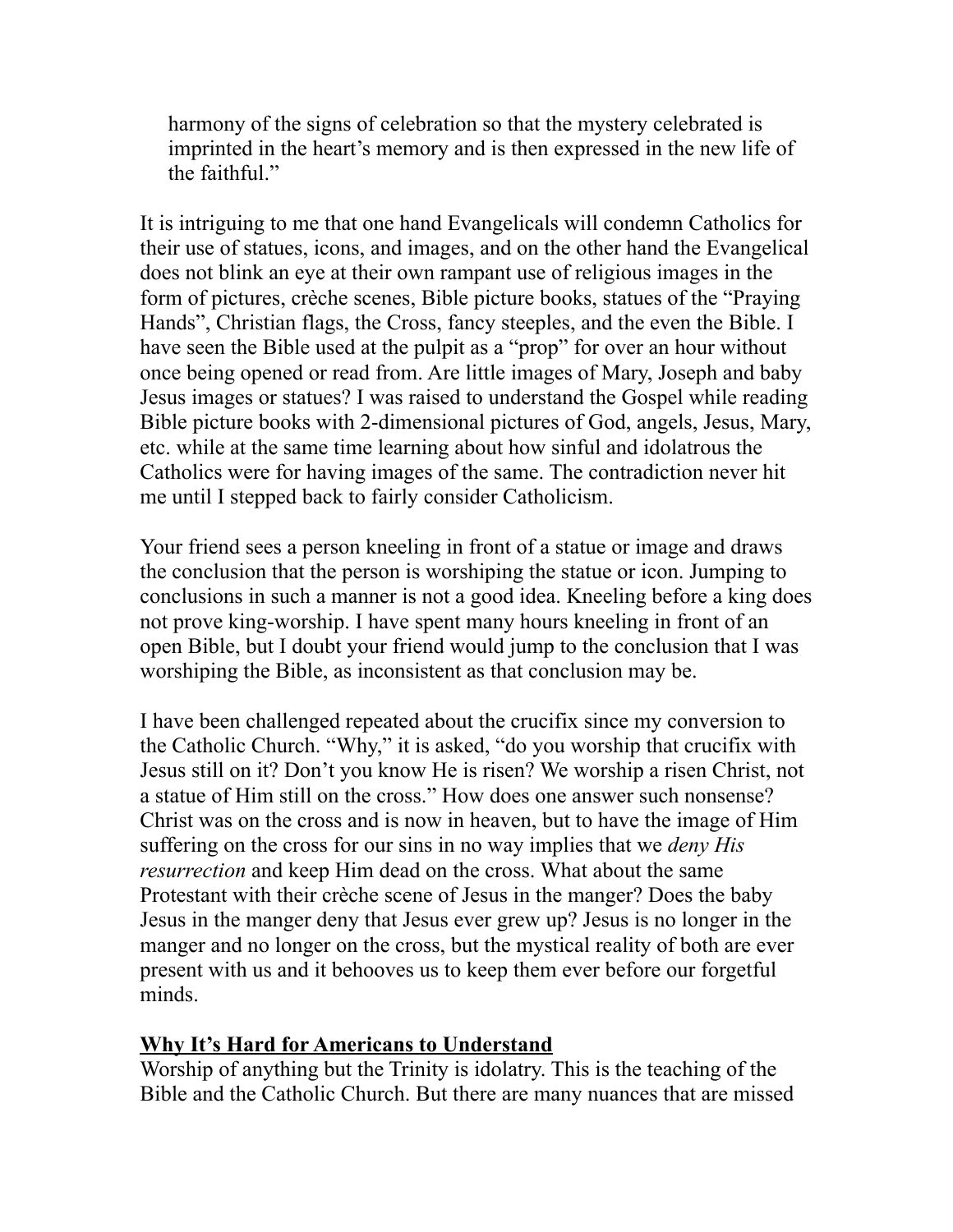on Americans and modern Evangelical Protestants which have happily been retained in the Church.

Weakness in language, lack of knowledge of history (especially of hierarchies and kingdoms), leveling of our social consciousness, lack of respect for elders, nobility, and heroes, reflected in the fact that most "heroes" today are not the kind of heroes venerated in generations past, those moral and principled folks who stood for goodness, truth, and beauty even at the expense of their own lives at times. Heroes today are simply those who are famous for being well known, such as sports figures, rock stars, and the like. This shameless lack of heroes and a sense of respect and homage due those who truly deserve it lends to the Protestants' lack of understanding the ancient Catholic tradition. Protestant tradition, especially that born out of the Pietist movements and free church schisms, flowered in the United States (e.g., Pilgrims, Puritans, Baptists, etc.) held to an antimonarchical creed as almost equal to the dogma of the Trinity. Thus, this abhorrence of royalty, nobility, and monarchy led to a leveling of humanity.

We have learned to hate kingdoms and love nations, to despise monarchy and promote democracy, to abhor hierarchies in favor of "the people". This is not all bad, but in the violent overthrow of such time-honored institutions and protocols, we in America have taken on somewhat of a beggarly component and a discontinuity with our past, both European and Christian. We have forgotten our history and have been disconnected with language and practices, leaving us culturally illiterate.

Jesus, as a good Jew and one who understood the economy and government of God, frequently talked of "the Kingdom of God" or the "Kingdom of heaven". Jesus never intended to establish a democracy—the "democracy of God". In fact, the word "kingdom" is mentioned seventy-six times in the gospel of Matthew alone and the word "democracy" is nowhere found.

The very thing that makes it difficult for an Evangelical Protestants to accept the hierarchical authority in the Church is also their to hinder them from understanding such things as Saints with a capital "S", veneration of Mary, kissing of icons, or honoring the leaders and heroes of the faith with means and gestures forgotten by Americans but well and alive in more "ancient and civilized" societies.

Unhappily, we Americans are at a great disadvantage. We don't think like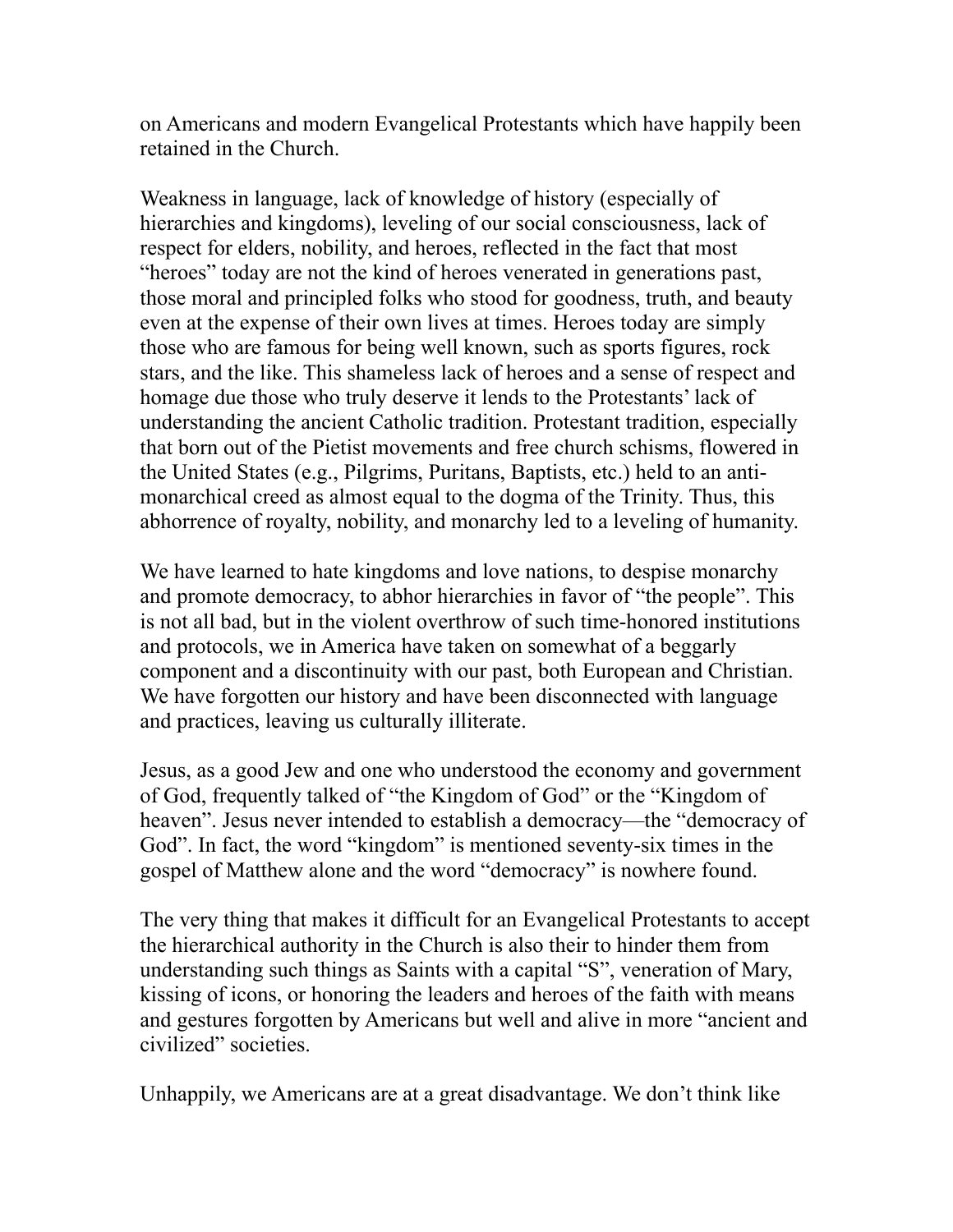Jews, we don't have a Jewish or early Christian "literacy", we have forgotten about kingdoms and honor, we have jettisoned the protocol or respect and veneration long cherished by other lands and times. We have blurred all the distinctions and the language of worship, veneration, honor, respect, homage, and the bodily and mental actions due in a more biblically-likened society. Ours is a brand new experiment on the governmental scene and we have forgotten our past and the customs that were inherent in it. And so, we have been handicapped in understanding the faith. We have been blinded to the beautiful nuances and customs of our Christian forbears. We have turned a blind eye to what was clearly understood in ages past, and with our new Evangelical Protestant fervor to be loyal to the Bible alone (though we have been cut off from its culture and life), we have cursed and denounced the customs of wiser and more ancient traditions. It is too our shame (and I speak as an Evangelical for my first thirty-nine years).

The Catholic Church is an amazing society. It has retained the best of the ancient cultures, including Jewish ideals and the early Church, as well as adapting to modern democratic societies. It has the wisdom that comes from age and the vitality that comes from youth. She is forever old, yet always young. She understands the language and culture of the past with its nobility and monarchy, yet thrives in the modern age of democracy. But we differ from the Protestant in that we retain the Apostolic Tradition in all its riches and depth, with all its language and practice, without trashing it for modern concepts of what worship should be and what language and actions are accepted by our limited American, democratic, Bible-only, newly invented Protestant tradition.

Contrasting our limited American and Protestant cultures, I am all the more impressed with the tenacity and duration of the Mosaic tradition and later, the Apostolic Tradition which has lasted in the first case for 3500 years and in the second case is still strong and uncompromised in the Catholic Church after 2,000 years. Whereas in America, with only two hundred years under our belts, we have already forgotten our monarchical history and we have been victims in many cases of a revisionist history. Even our "Protestant tradition" has fragmented and split into thousands of competing schemes and sects.

#### **Worshiping Statues, Saints, and Living Apostles**

Your friend, in his last letter to you, commented on how he might understand the distinction made by Catholics between veneration and worship, but then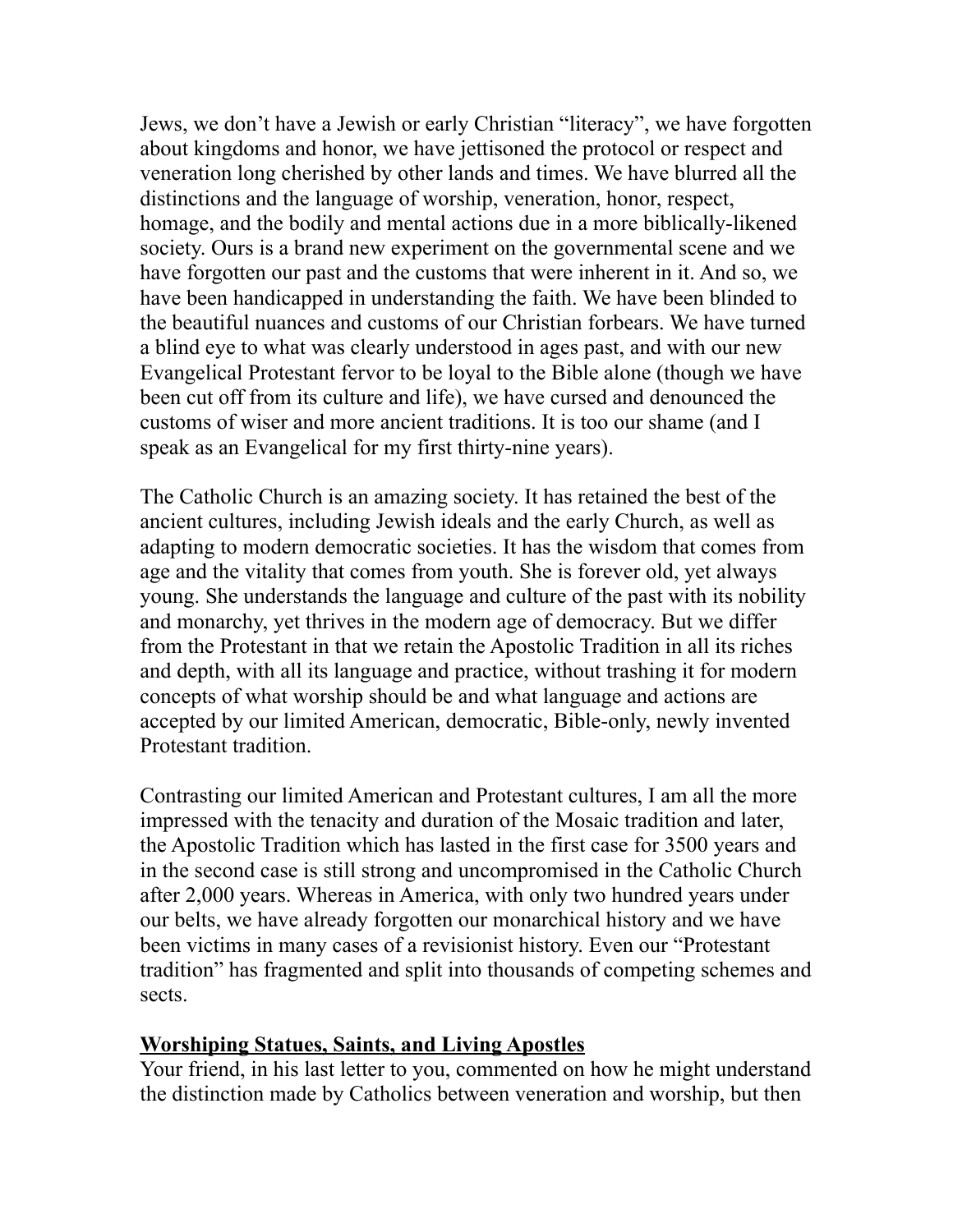objects with the following words:

However,, I would tend to define worship a bit differently. When an individual bows down to a graven image of a dead person, communicates with that person (presumably with a spirit of the dead), expects that person to answer prayers and petitions, pledges love and allegiance to that person, kisses the statue representing that person, offers gifts to that person, burns candles and incense to honor that person, this seems to me to be just as much authentic worship as we see among the priests of Baal in the Old Testament or the followers of Maxim6n in Guatemala today.

Here we have a classic example of someone cut off from the traditions and customs of historic Christianity. It is often alleged by Protestants that the Church in her initial pristine state was quickly fallen off the tracks and rolled down the embankment sometime in the first centuries. It wasn't until Martin Luther that genuine Christianity was restored. However, when looking back at history it is obvious (as I brought out in *Crossing the Tiber*) that the Catholic Church is the one that stayed loyal to the teaching and tradition of the Apostles and it was the Protestants that jumped off the track in the 16th century and rolled down the hill. They are the ones who have broken with historical Christianity.

Here we find your friend arbitrarily defining worship. What is his criterion? He wants to define worship differently that it has been defined for 2000 years but rather according to his own finite and limited experience. His short experience of the faith (short in light of Jewish/Christian history and tradition) supercedes all the "definitions" of the Fathers, the Councils, the East and West and numerous and greater minds that his or mine. Yet he, following the recent traditions of his *own* sect of Protestantism finds it easy to throw off the combined wisdom of the Church for his own subjective sentiments. "I would tend to define worship a bit differently," he says. He then proceeds to prove my earlier point that he neither understands Catholic teaching nor is he able, with his American, democratic, non-sacramental mindset, to understand what is going on other than to dismiss it as worship. Sad indeed.

"A graven image of a dead person"?? This simple sentence belies a profound ignorance of Scripture. A graven image is defined as an *idol* that has been made with the express purpose of making it a *god*. This is even implied in various translations of the Old Testament which interchange the two terms.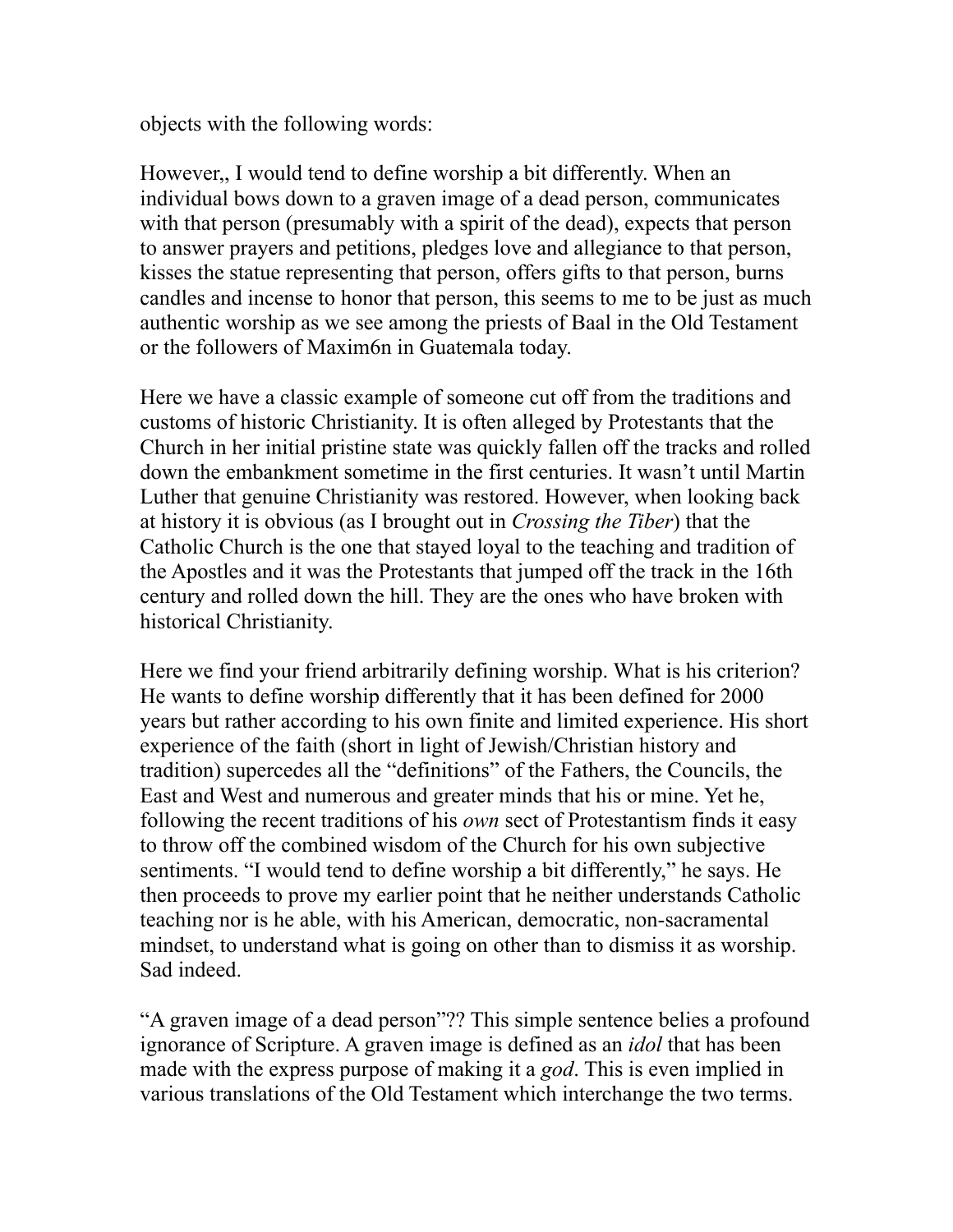Yet, as we have seen a statue or image made of hammered gold (or plastic, or bronze, or wood) is not necessarily, by its very nature, an *idol*. His comment is ill-advised biblically. And "a dead person"? We have already discussed this. We are Christians and believe in eternal life. One who dies in God's friendship is not dead; they are very much alive and in His Presence. Your friend sounds like a Sadducee here knowing neither the Scriptures nor the power of God (Mt 22:32).

He then gives his litany of "abuses" which he thinks proves his suppositions that Catholics worship Mary and the Saints: "pledges love and allegiance to that person, kisses the statue representing that person, offers gifts to that person, burns candles and incense to honor that person, this seems to me to be just as much authentic worship as we see among the priests of Baal." Granted, these actions *might*, depending on the mental intent of the person involved, constitute worship, and if so it is condemned and discouraged.

However, these actions in and of themselves do not prove or even imply worship. They only do in your friend's mind because he is culturally illiterate (in light Catholic history). He has cut himself off from historic Christianity and arbitrarily set himself up as a umpire to act as judge over peoples' actions and intent—and even the meaning of Scripture. If I see him weeping or praying on his knees in front of his open Bible, or kneeling to propose to his fiancée, or adoring and kissing a grandchild, or laying flowers at the grave of a grandparent, or caressing a lock of hair from a deceased child, looking up to heaven to remember a lost loved one, or keeping a picture of grandpa prominently placed on the mantle, or kissing a picture of a sweetheart or prostrating himself before the Queen of England or calling a judge "Your honor" or "Your highness", would it be inappropriate for me to assume he is worshiping—according to his own standards and criteria? If not, why not?

There are passages in Scripture that clearly remind us to never worship anything or anyone but God alone. The passages I am about to discuss are often misused by non-Catholics in an attempt to prove that Catholics practice idolatry (e.g., bowing to the Pope, venerating Mary, or kissing the Bishop's ring), but they need to be understood in the fuller context and with the carefulness of interpretation that Catholics expect. They should not be used as a clumsy and uninformed cudgel against Catholics practicing the ancient faith and customs, by those who have accepted newly created customs. Let's take a look at a few of them.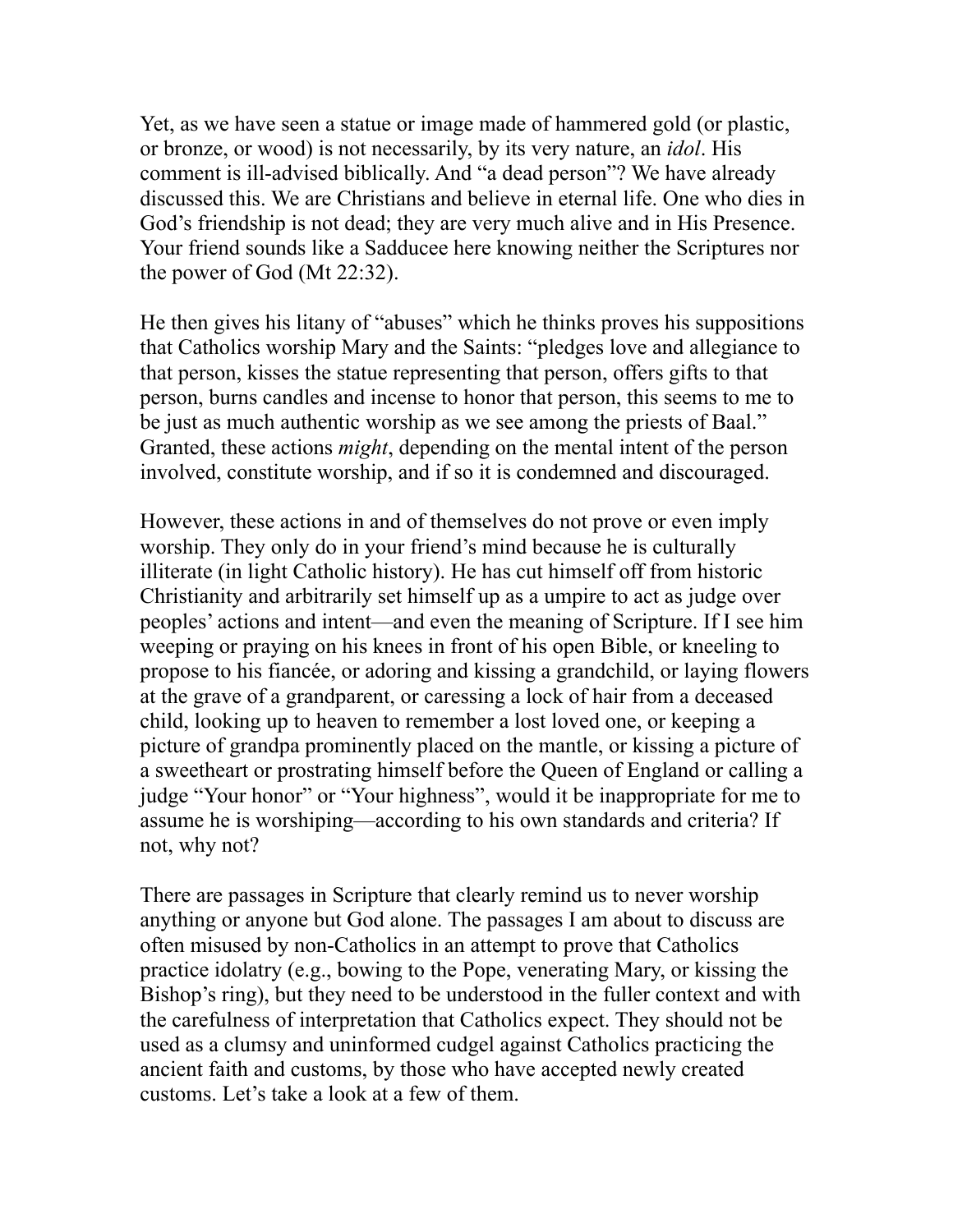Acts 10:24−26 "Cornelius waited for [Peter and his entourage], and had called together his kinsmen and near friends. And as Peter was coming in, Cornelius met him, and fell down at his feet, and worshipped him. But Peter took him up, saying, Stand up; I myself also am a man." And Revelation 19:9−10, "And he saith unto me, Write, Blessed are they which are called unto the marriage supper of the Lamb. And he saith unto me, These are the true sayings of God. And I fell at his feet to worship him. And he said unto me, See thou do it not: I am thy fellow servant, and of thy brethren that have the testimony of Jesus: worship God: for the testimony of Jesus is the spirit of prophecy."

In these passages we see someone bowing with the express intent of *worshiping* first a man, Peter the apostle, and second an angel. Both times the "worshiper" was rebuked for worshiping a creature and not God alone. Doesn't this mean that if as Catholic bow to a statue or to the Pope that we are violating Scripture and worshiping these creatures and creations? Of course not. Such would do a great violation to Scripture and to the Ancient Christian faith as embodied in Catholicism.

These passage use the word *worship* which is used in the New Testament seventy-two times (according to a root word search done with Logos Software) and every time it is used of worshiping God (or of false worship of a false god) save these two instances and one other (Rev 3:9). It is clear that this action of proskunevw is reserved for God alone. It would correspond to the Latin word *latria*, an action of adoration and worship reserved for God alone.

Such worship is never afforded Mary or the Pope in the Catholic faith. One may want to attribute an act of prostration, bowing, prayer, or love as a certain proof that Catholics worship Mary and the Pope. But, such is not the case and any attempt to slandar the Catholic person or the Catholic teaching to imply such is simply that: slander. It is also a betrayal of an ignorance of Catholic teaching and practice and an oversimplification of a rather important and complex aspect of human existence—confusing the various levels of which humans show respect, veneration and worship to God and men. Catholics don't make such mistakes for they are still grounded in the ancient tradition and have not forgotten their cultural and historical literacy.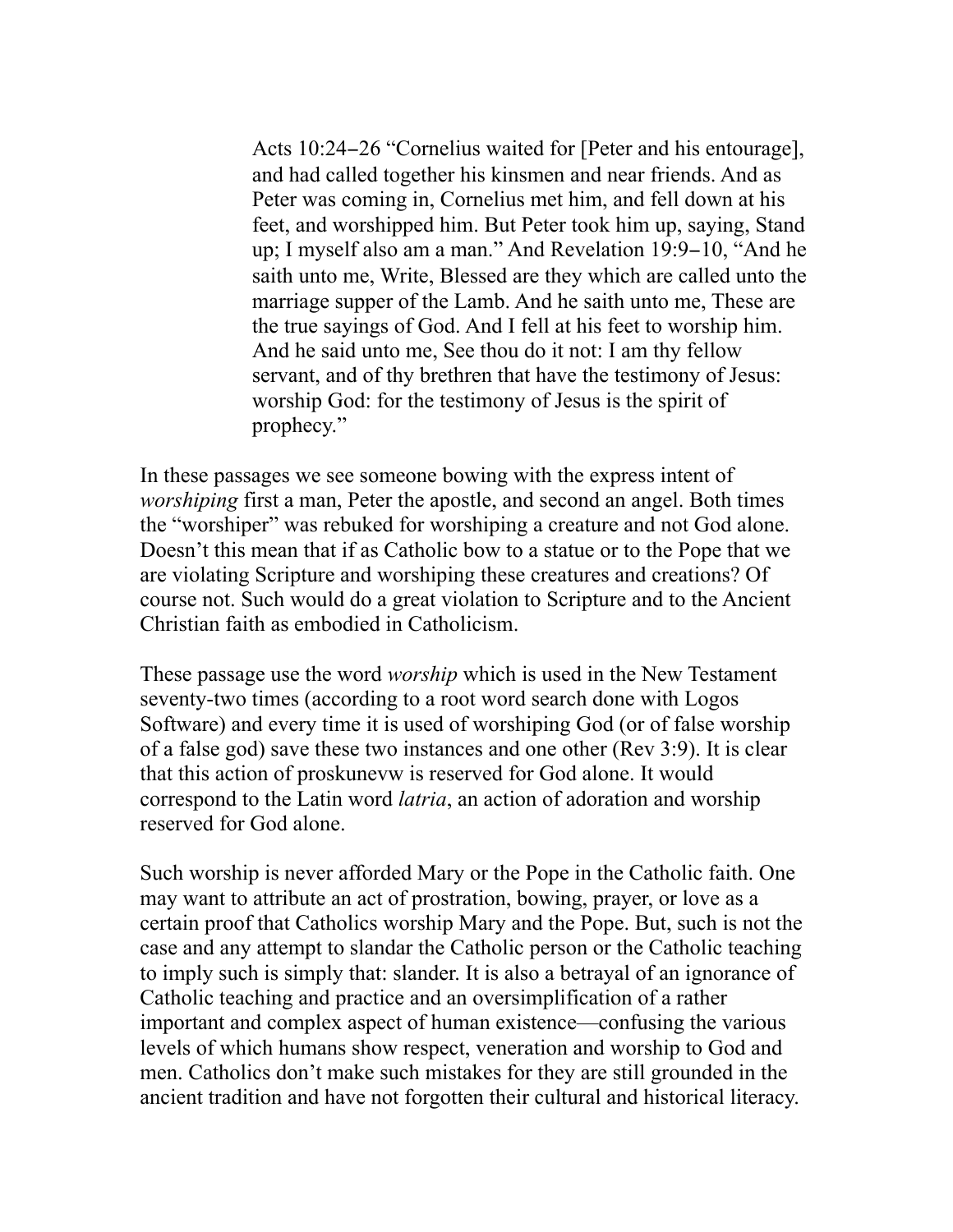Kings and Queens demand respect and some sign—usually a visible, bodily action—to demonstrate that proper respect and homage is being given. It is not usually required in democratic societies such as the United States where a simple handshake with the President seems to suffice. But in a monarchy, even in England today, the intelligent and cultured Evangelical Protestant would not refuse to bow to the Queen saying, "Oh no. To bow is to worship; to kneel is to worship and I certainly can't do that!" Heavens no, no more than great Christian men and women in ancient times would not fail to bow to the Queen with no fear of committing the internal sin of idolatry—no more than Israelites failed to bow or prostrate themselves before their human king without ever once confusing it with worship.

Going back for a moment to the passage in which Cornelius falls down at Peter's feet and worships him, I would make a few more comments. There is nothing in this sentence that equates the act of bowing or "falling down at" one's feet with "worship". Bowing or falling at one's feet are elements that *accompany* worship, but are not necessarily identical with it. The fact that Luke continues with "and worshipped him" seems proof of this. What Cornelius *did* while he was at Peter's feet constituted worship, not merely the act of "falling down" by itself. We have shown earlier that David prostrated himself—fell at the feet of King Saul and never in his wildest imagination we he or those with him suspected he was worshiping King Saul.

Again, there is no necessary and formal equation of "falling at his feet" and "worship'. The two are clearly connected, but obviously not identical as it appears some Protestants would like to make it appear. Just as prayer is an *element* of worship, it is *not* worship in and of itself (such as prayer to the saints, etc). Also, as a matter of Catholic practice, I don't see any occasions of "falling at the Pope's feet" as a required etiquette. Bowing or kneeling (on the left knee vs. the right), yes. If I recall correctly, kneeling on the right knee (genuflecting) is traditionally reserved for God alone (as in the Holy Eucharist).

Hey, how many of us men kneeled to ask our wives to marry us? I did. No one would accuse me of worshipping her (although she *is* really terrific and I often say I adore her). People have been known to throw themselves at people's feet and ask for mercy or forgiveness. Is that worship? I remember a sister in the Lord who offended our family once and several years later she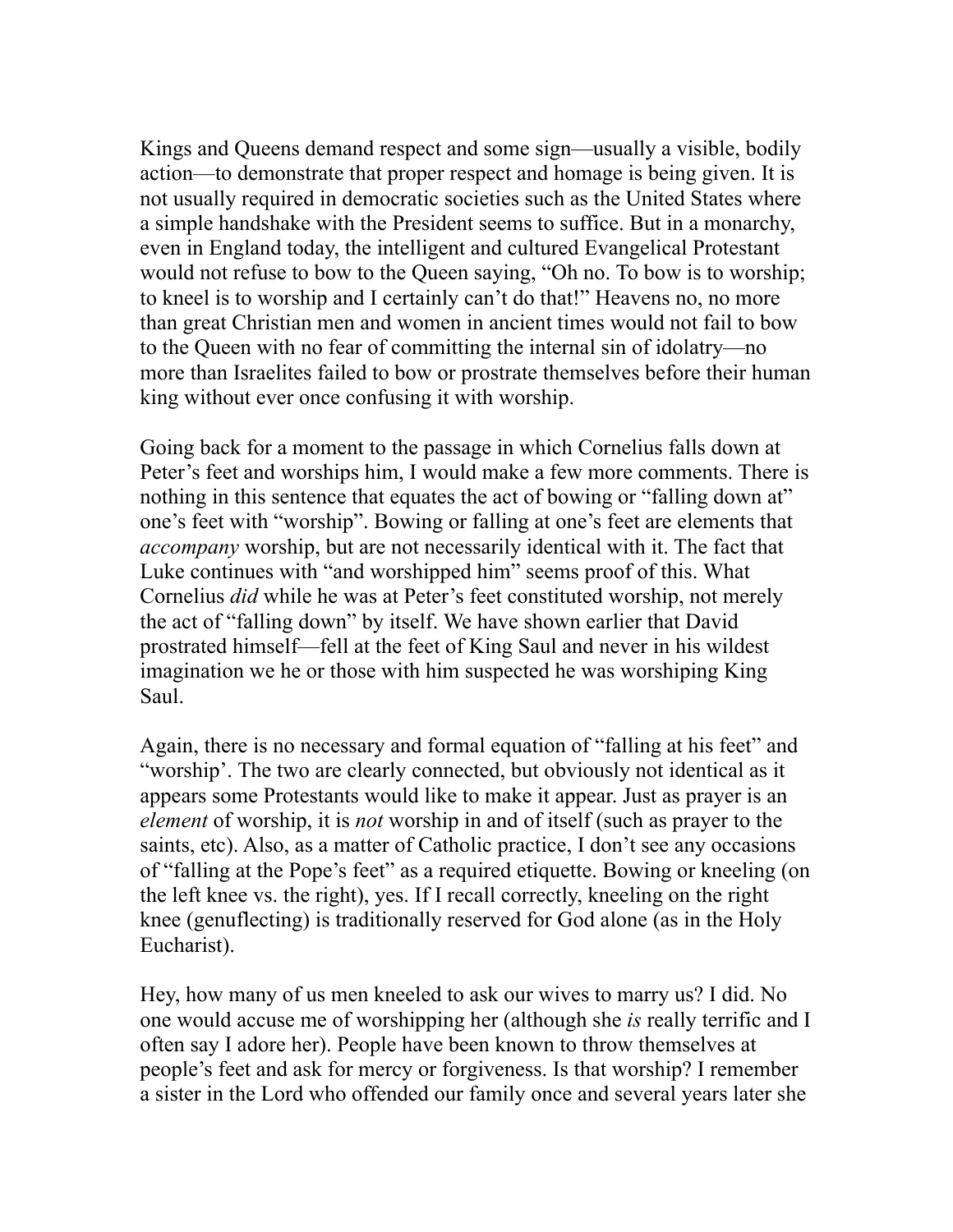came back to apologize. She rose from her chair and approached us, falling on her knees she apologized. We forgave her but it never entered our mind that she was worshiping us.

Implied in Luke's account of Cornelius is that Cornelius had thoughts and an inner disposition toward Peter which was appropriate for God alone. He does not give us specifics as to what those exact thoughts and disposition were . . . that's where the *Catechism* clarifies and expounds upon the Scriptures for us (as we've discussed: *latria*, *dulia*, and *hyperdulia*).

Protestants who make such claims against Catholics, based on observing Catholic practices alone and assuming to comprehend them, might serve themselves, their constituents, and Catholics well by doing a little more research, and by showing a little more charity—and by avoiding the bearing of false witness which is a capital crime in God's eyes.

### **Mary, Queen of Heaven**

Now, as we conclude, let's walk on some real slippery ice when it comes to Catholic and Protestant dialog. The Church has proclaimed Mary the Queen of heaven which is quite a lofty title and quite an important office. How can such a thing be? Isn't that, as some Protestants claim, making Mary part of the godhead, given her an almost divine prerogative? Don't we have one mediator between God and man (1 Tim 2:5)?

Let's take a look at the Scriptures and start at the beginning of this topic. Solomon, who is a type of Christ in the Old Testament, honored his mother is quite a peculiar way to our 20th century minds, but quite normally considering the protocol and practice of ancient Eastern kingdoms. Even the Queen had to respect the king and we know from the story of Esther that a Queen could be killed if she entered the king's chamber without his bidding. Yet, look what happened when Bathsheba, Solomon's mother entered his throne room. This, by the way, is the very first recorded act of Solomon.

> "So Bathsheba went to King Solomon, to speak to him on behalf of Adonijah. *And the king rose to meet her, and bowed down to her; then he sat on his throne, and had a seat brought for the king's mother; and she sat on his right.* Then she said, "I have one small request to make of you; do not refuse me." And the king said to her, 'Make your request, my mother; for I will not refuse you" (1 Kings 2:19).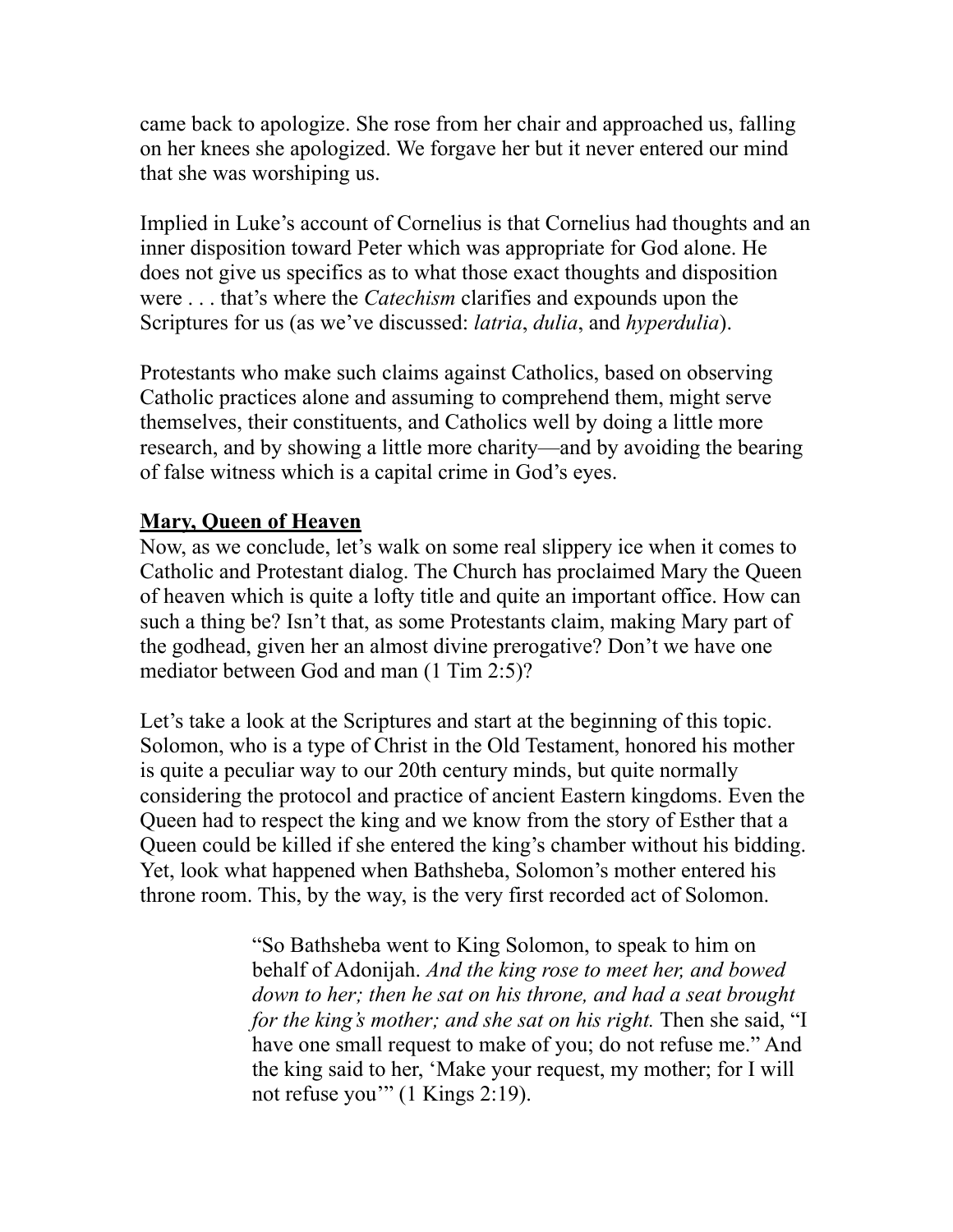This is a frequently overlooked fact among the kings of Israel. Regarding this action, the *New Bible Dictionary* comments, "Bathsheba seems to have blazed the trail for other queen mothers in Judah, for the author of Kings faithfully records the name of each king's mother (e.g., 1 Ki. 15:2, 10, *etc.*). Roland de Vaux comments that, "This title [of Queen Mother] implied a certain dignity and special powers. . . . It is possible that the Great lady was accorded her rank on the accession of her son" (*Ancient Israel*, pg 118, 119). That such was also the practice among other peoples in no way denigrates the practice among Israel and later, Judah.

After the Babylonian invasion, there was no king in Israel and for over five hundred years the throne was vacant, even nonexistent. But that was all to change with the arrival of Gabriel.

> "In the sixth month the angel Gabriel was sent from God to a city of Galilee named Nazareth, to a virgin betrothed to a man whose name was Joseph, of the house of David; and the virgin's name was Mary. And he came to her and said, "Hail, O favored one, the Lord is with you!" But she was greatly troubled at the saying, and considered in her mind what sort of greeting this might be. And the angel said to her, "Do not be afraid, Mary, for you have found favor with God. And behold, *you will conceive in your womb and bear a son, and you shall call his name Jesus*. He will be great, and will be called the Son of the Most High; and *the Lord God will give to him the throne of his father David, and he will reign over the house of Jacob for ever; and of his kingdom there will be no end*" (Lk 1:26−33).

I provide here a paragraph from my upcoming book with the working title of "A Catholic Study Guide to the Gospel of St. John".

"In the Old Testament, the kings of Judah, and other Eastern kingdoms, held their mothers in great esteem. In fact the king's mother was known as the "*gebîrah*", the "grand lady" or the "queen mother" (1 Kgs 15:13, grandmother in this case; Jer 29:2; 2 Kgs 24:15; 10:13; Jer 13:18)." Solomon's mother, Bathsheba, was the first Great Lady in Israel. Solomon's first act as king was to rise from his throne, bow to his mother and place a throne for her on his right hand (1 Kgs 2:19). It was not the king's wife who held the position of *gebîrah*, rather it was the king's mother. Jesus, as the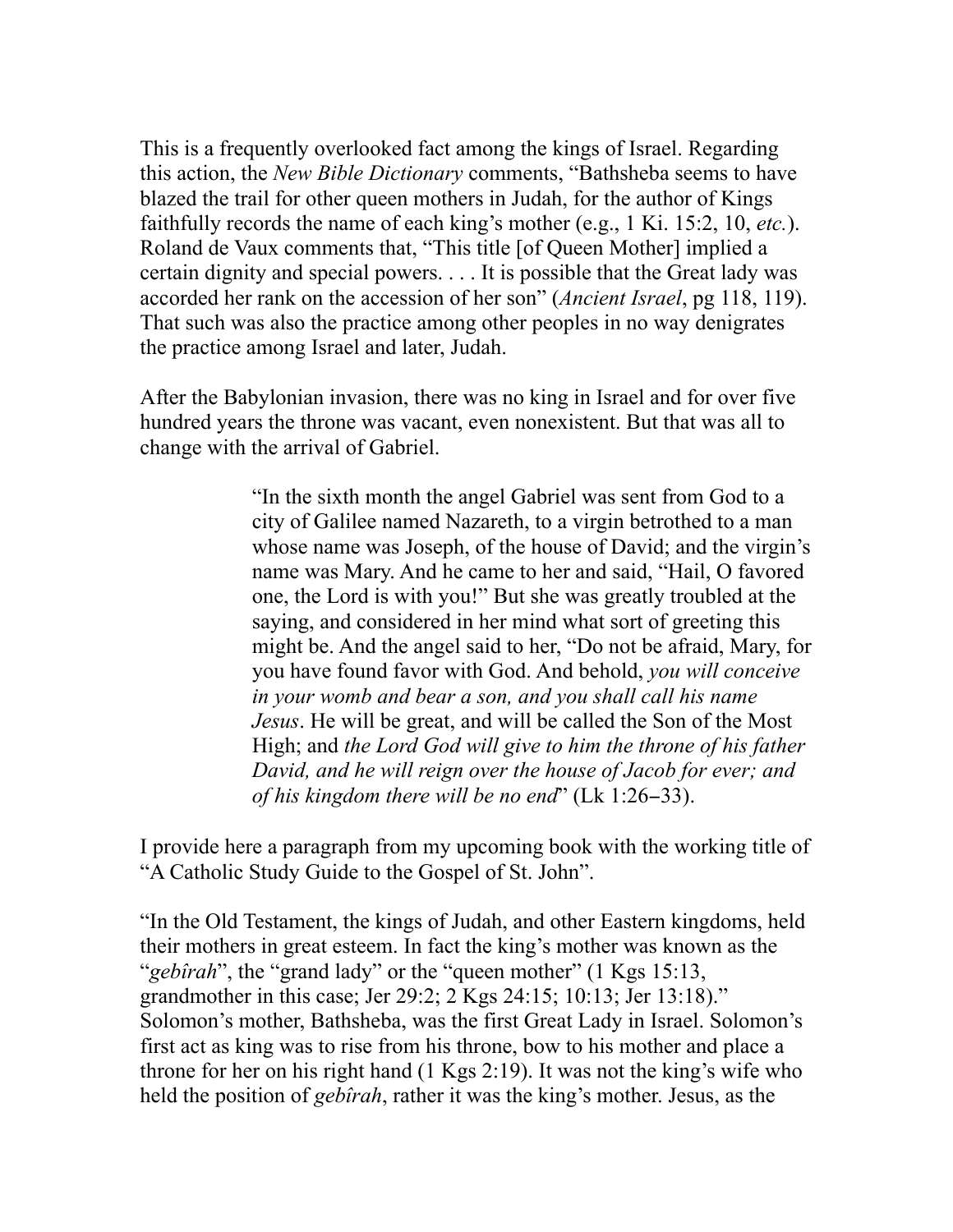new king of Israel, seated on the eternal throne of David (Lk 1:32), of whom Solomon was a figure, would most certainly esteem His Mother at least as much as the earthly kings had esteemed their own mothers. Thus, in part based on this scriptural insight, the Church teaches that Mary has been assumed into heaven as the Mother of King Jesus and has been crowned the Queen of Heaven—this is certainly most fitting! (CCC 966; Rev 12:1). (See Roland de Vaux, *Ancient Israel*, 117−18).

Such biblical background, if we as Christians allow Scripture to interpret Scripture and real life, gives quite a sufficient understanding as to the Assumption of Mary as Queen of Heaven near on the heels of her Son's accession to the throne.

To presume that she might intercede for the Church under these circumstances, and with the understanding of what we've said previously, it is not unreasonable. Since Jesus gave the apostles the authority and responsibility to bind and loose and teach the truth, it is incumbent that we heed them and their successors in the Church. If nothing else, the modern day Protestant would be wise to take a look at the teaching of the wider Church, as you said from East to West. I was impressed with a statement by Charles Spurgeon, the great Baptist preacher of the 19th century when he said he was amazed that many people were so concerned with what the Holy Spirit was showing them, but what little regard they had for what the Holy Spirit had shown others. This is certainly the situation with the Evangelical Christians disregard of 1500 years of Christianity.

In the letter you received from your friend, he seemed to assume that the idea of the Queen Mother came from the ancient pagan religions, especially that of the cult of Dianna of the Ephesians. Don't you think it strange that the Apostle John, living in Ephesus prior to and subsequent to writing the book of Revelation, knowing the cult of Dianna in Ephesus would himself portray Mary in Revelation 12 as the Queen of heaven?

> **"**A great sign appeared in heaven: a woman clothed with the sun, and the moon under her feet, and on her head a crown of twelve stars; and she was with child; and she cried out, being in labor and in pain to give birth. . . . And she gave birth to a son, a male child, who is to rule all the nations with a rod of iron; and her child was caught up to God and to His throne" (Rev  $12:1, 2, 5$ ).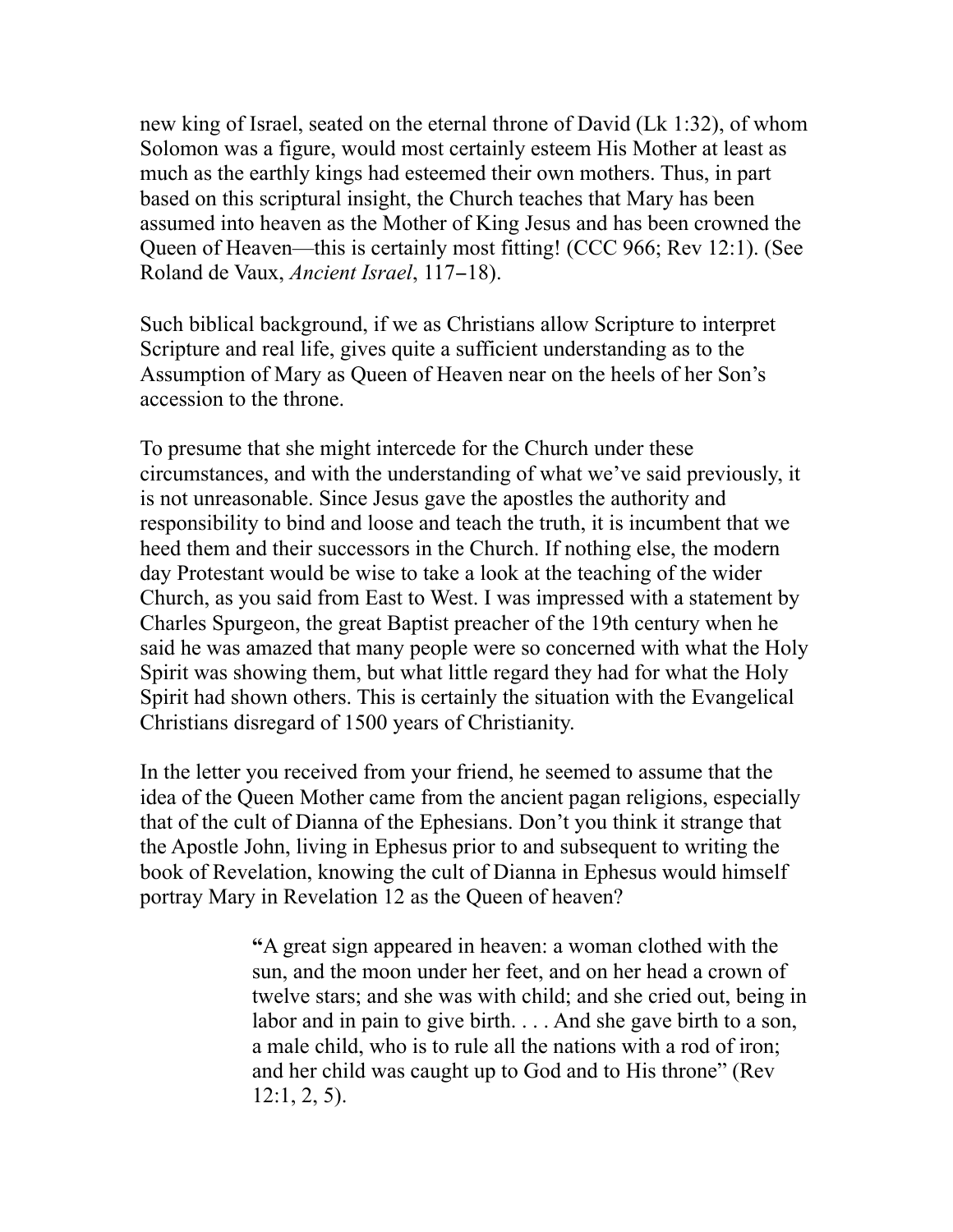I especially liked your paragraphs: "The attack that is being mounted on Mary in your circles as a disguised pagan goddess, could just as well be directed to Jesus himself The fact that there are parallels in pagan religions to a queen of heaven, a mother and virgin, could be viewed in an entirely different way than this literature views it. All the pagan parallels to both Mary and Jesus can be viewed as a preparation for the gospel, as C. S. Lewis has pointed out when he talks about the "strange dreams" that foreshadow for humanity the fulness of truth revealed in Christ. Just as there are parallels in pagan religions to Mary as queen and mother, so too there are many parallels to Jesus, in story after story of the son of a god dying and rising again. Does that discredit Jesus? Or is it another witness to him? Do the stories of a Great Flood that we find in pagan epics prove that the flood of Noah's time is a pagan counterfeit, or do they witness to the flood of Noah?

"And where do we get the key to correct interpretation of these parallels? Do we get it from a subjective spiritual experience? Or do we get it from the wisdom of the "Great Church" East and West, which has grappled with these issues for centuries, guided, we believe, by the Holy Spirit. It astounds me that modem Americans can throw over 2000 years of living tradition, that witnesses to the gospels and the teaching of the apostles, in favor of theories based on shoddy scholarship and personal, subjective experience."

I would also add that I would be very wary of categorizing all Marian activity as Satanic, as some are so wont to do. From my own experience of counterfeit actions of Satan (and I was part of a very intense deliverance ministry for many years and saw things I could never describe), Satan usually counterfeits that which is genuine. So to claim that all or some of the Marian activity in our lifetime is a counterfeit of Satan is to almost prove, from my experience anyway, that much of it is therefore genuine. Satan counterfeits the true manifestation. He hopes by such counterfeits eventually obliterate the true work of God by parading false replicas. Unfortunately, your friend George seems to have fallen right into the trap.

The last sentence in the Charisma News Update states that the gathering was intended "to engage in spiritual warfare against the Queen of Heaven". These are some strong words in light of historic Christian teaching and practice and I would be very reticent myself, even when I was an Evangelical, to say such things. One could find themselves, as you already said, in opposition to God. Better to be cautious as Gamaliel advised many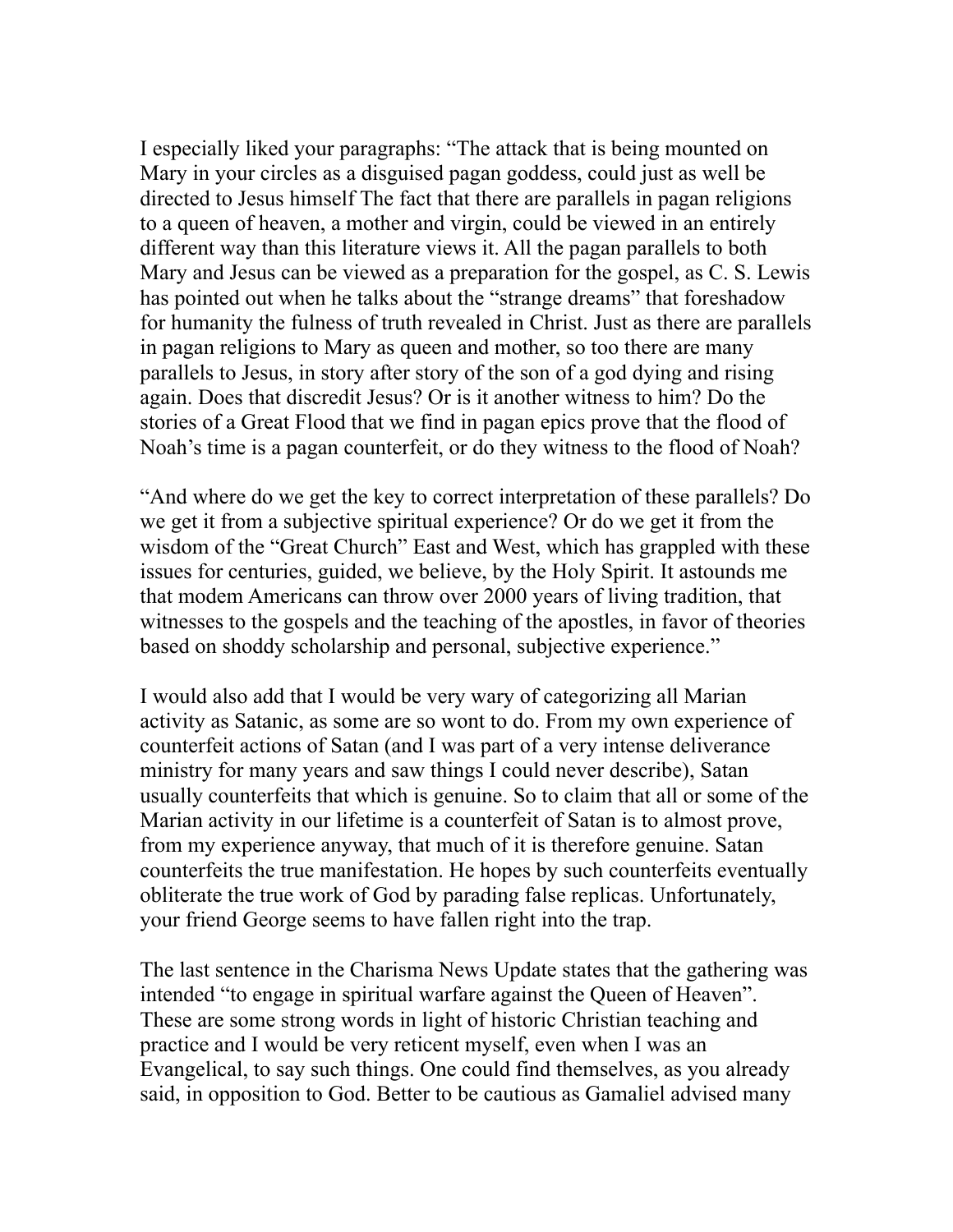years ago than to find oneself fighting God.

## **Mary Hinders Salvation?**

I was distressed to read the strong words about Catholics going to hell because they pray to Mary, the cult figure of the Ephesians, the goddess Queen Mother Dianna (Artemis to the Greeks). Mr. Your friend complains that many who follow "corrupt" Catholic teaching will go to hell because of a false gospel, yet I am more concerned for the millions of Evangelicals who have been taught that "accepting Jesus as Lord and Savior" gives them a free ticket to heaven regardless of their subsequent actions and life. Many will go to hell because they think they are not required to live a holy life before God.

To tie the Catholic teaching of Mary, the Virgin Mother of God, to the pagan goddess of ancient Rome and Greek is unhistorical at best, foolishness and even wicked at worst. To attribute the teaching of the Church to this pagan goddess belies an ignorance of history. The struggle between the followers of Christ and of Diana (Artemis) continued even after the destruction of her temple in 263 AD. There is a fifth century inscription mentioning the replacement of a statue of the goddess by a cross. Far be it for these early Christians to adopt the very goddess which they fought so long to overturn.

When I hear Evangelical speak about Mary in this way, I wonder how much they have read on the topic and if they are not just the unsuspecting victims of such uninformed writers as Hislop, Boettner, and more recently Hunt, Zins, and the earlier Woodrow, and a host of others. You correctly encourage him to read more deeply and widely in the tradition of the whole Church and not just his small circle.

Do Catholics hear the Gospel? When my wife and I walked out of our first Mass on January 2, 1994, we had to re-evaluate some of our thinking. We had always heard that Catholics never heard the Gospel. In fact, one of my best friends from the early 70's, the Evangelical pastor that performed our wedding ceremony made the distressed comment to me at our conversion to the Catholic Church, "I am not too worried about your two older children because they have been in good churches and have heard the Gospel; I am sorrowful for your two younger daughters for in the Catholic Church they will *never* hear the Gospel".

My wife was deep in thought after the first Mass, while I was in talkative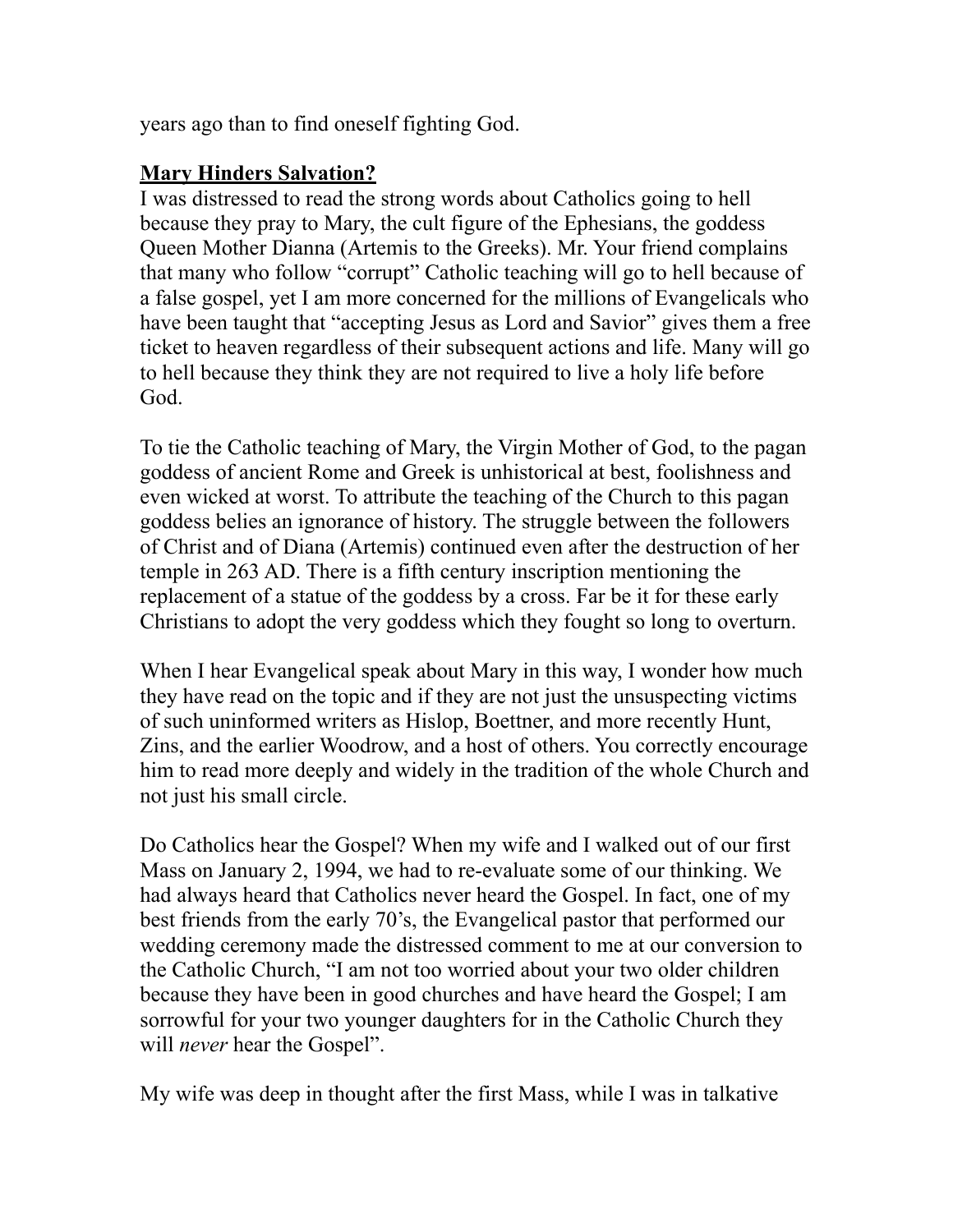jubilation. After some time she said, "I have always been told that Catholics never hear the Gospel at Mass and having never been to one I believed them. However, now that I have attended Mass I wonder if these folks were deaf. I have never heard the Gospel proclaimed more clearly or beautifully than I did this morning!" How so? What is the Gospel? That God created us, loved us and we sinned against Him bringing about our condemnation and just deserts: hell. God then sent His only begotten Son to die for our sins and through that substitutionary, meritorious death, we can become sons of God by grace. This exudes from the Mass. The Creed lays it out. We say in unison, "Lamb of God who takes away the sins of the world, have mercy on us."

Granted, I have not heard an altar call recently while at Mass. A Protestant friend of mine visited Mass with me a few months ago. His comment after the homily was, "Why didn't he preach the Gospel and give an altar call?" My goodness, where does one begin with such a question? I explained to him that the purpose of the Mass was not to evangelize the lost, but a communal family meal in which the main purpose was to worship God. The Mass is primarily worship, not evangelism. Each has their time and place. Protestants often have the Gospel preached to them every Sunday with an altar call as if they are not "saved" yet, just in case an unbeliever is in the pews. At the Mass it is assumed that the participants are believers, part of the family of God and that is why they are there to share in the family meal.

However, "altar calls" are not out of the question and I think Catholics can learn much from this phenomenon. Recently I spoke to a group of teenagers and challenged them about living for Jesus, repentance of sins, making a decision *today* to live the Gospel. I asked them to stand if they were serious about their Christian life. I gave an altar call and every kid except 2 or 3 got up, many in tears, to give their lives to Jesus and the Church. Altar calls are good things, but that is not the purpose of the Mass.

We may not hear the Gospel in the new format which American Evangelicalism has developed through the Revival periods of early America: using newly developed phrases like "the sinner's prayer", "asking Jesus into our heart", "accepting Jesus as our Lord and Savior", "eternal security", and other such language not found in the New Testament—language which would be unfamiliar to Jesus or Paul. Paul did not speak with the jargon of modern Evangelicals. We used to say one should come to the altar after a Gospel message (of which I preached many) to receive Christ. Little did we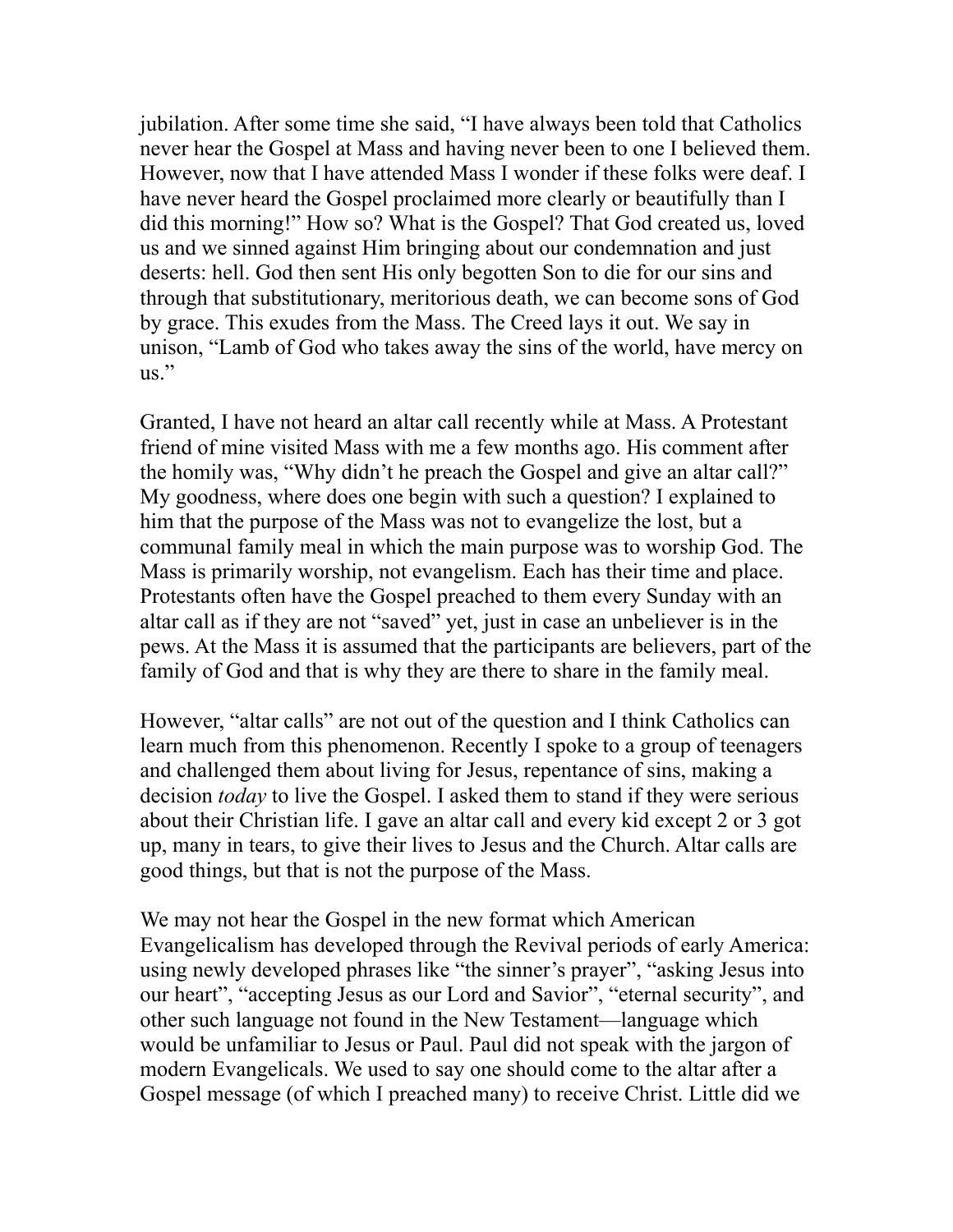realize we had pinched (using a good English word) the language from Catholic theology and gutted it historical meaning. There was no altar and the Eucharist (how *receiving* was meant originally) was non-existent as understood by the early Church. The full reality of the Gospel, including the sacraments had been gutted for what is often no more than a message of cheap grace. This new Gospel tried to retain the spiritual aspect but the stripping away of the riches experienced by the historical Church of East and West has left Evangelicalism impoverished at best and that is being discovered by many who are now finding the Catholic Church (and Orthodox) as a bastion of sanity and historical, biblical continuity with the apostolic teaching.

## **How Does Your Friend Use Scripture?**

One other aspect of your friend's correspondence which gave me pause was the cavalier manner in which passages of Scripture were used with seemingly disregard for their original and literal meaning. Their prophetic words and "mismanagement" of the passages in Revelation seem irresponsible to me. I cannot tell for sure from the limited text provided but it is not unusual for groups like these who have cut themselves off from the tradition of the Church to have an unwarranted freedom in interpreting Scripture to a point where the Scripture really has no objective meaning but simply becomes a quarry of phrases and gems to arbitrarily use in conjunction with subjective emotions and alleged "messages from God". I am always very suspicious of a tradition that seems to give prophetic utterances primacy over the literal intent of Scripture.

Don't get me wrong, I believe in prophecy and the gift of prophets in the Church, but it needs to be properly managed and kept in its place: the distinction between public and private revelation. They are quite free with arbitrary "prophecy from God" yet so quick to uncategorically deny other potential manifestations of God in this age. This is easy to do when a group cuts themselves off from history and the wider Christian experience.

I have written enough, probably too much for you to even read with your busy schedule, but these were a few of my thoughts as I read the correspondence you sent me. Keep up the good work brother and may God's grace be abundantly yours for your own sanctification and for the work to which He has called you.

I will close with a quote from John Henry Cardinal Newman: